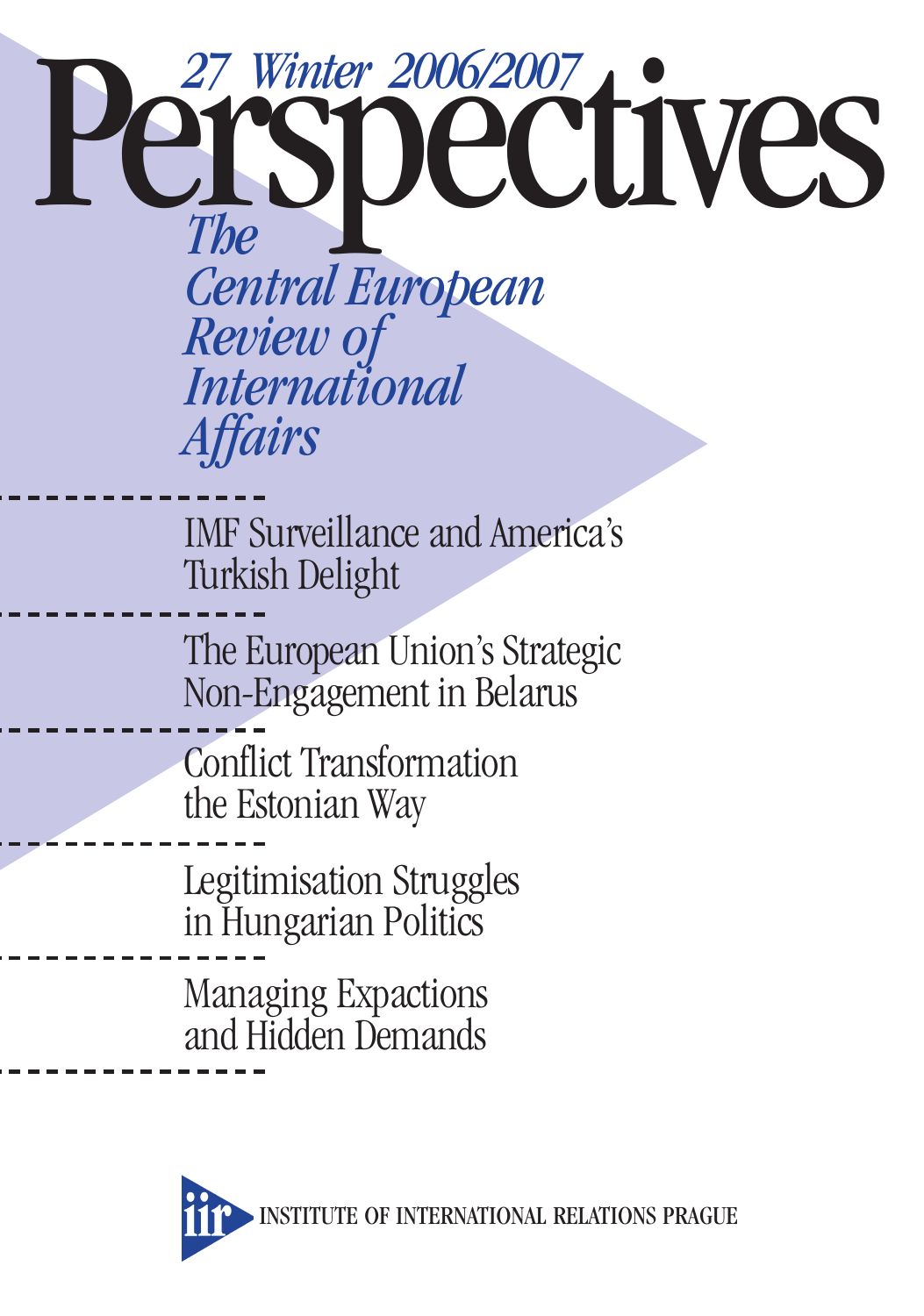$5 \triangleright 24$ 

# IMF Surveillance and America's Turkish Delight

BESMA MOMANI

**Abstract:** Recently, there have been US offers to payoff Turkey for its cooperation in the war against Iraq. They are as follows: First, USD 6 billion were offered in exchange for the use of Turkey's bases during a US attack on Iraq; second, USD 1 billion dollars were offered in exchange for the use of the Turkish air space, contingent upon Turkish compliance with the continued IMF surveillance. It is argued that the United States used the IMF as an agent to impose, monitor, and assess strict financial discipline on Turkey. Borrowing arguments from the growing literature on delegation to international organisations and principal-agent models, this case raises important points and explains how the US have benefited from delegating loan monitoring to the IMF's surveillance function.

**Key words:** delegation theory, IMF-Turkish negotiations, US-Turkish relations, IMF surveillance

#### **INTRODUCTION**

The United States' (US) behaviour and actions in recent years have perplexed analysts, pundits, and politicians alike. While the United States has, on one hand, used its military might to invoke changes in state behaviour; it has also successfully and unsuccessfully tried to use international organizations (IOs) as tools of its statecraft. In an attempt to understand the recent case of US endeavours to co-opt Turkey in the 2003 invasion of Iraq, this article uses the principal-agent models as a tool for analysis in understanding the role of the International Monetary Fund (IMF). It is argued that, when the US offered Turkey financial assistance for its cooperation in the war against Iraq they effectively delegated their policy-monitoring authority to the IMF. The US made its financial offers to Turkey conditional upon continued Fund surveillance because the US perceived that the IMF could manage, dictate, and monitor the Turkish financial and economic policies better than its own US officials. In this particular case, the IMF was delegated to by its most powerful benefactor and arguably main principal: the United States. This article explores the reasons why states choose to delegate to IOs, as well as examines the case of the United States, Turkey, and the IMF (in 2003), and finally it raises arguments to explain why the United States might decide to opt for delegating loan monitoring to the IMF.

# **LITERATURE ON DELEGATING TO INTERNATIONAL ORGANIZATIONS**

A growing and nascent body of IR literature examines the question: Why do states delegate certain tasks to IOs? This is placed into question more so when powerful states, such as the United States, opt to use IOs as opposed to bilateral instruments. How does one explain, why powerful states delegate to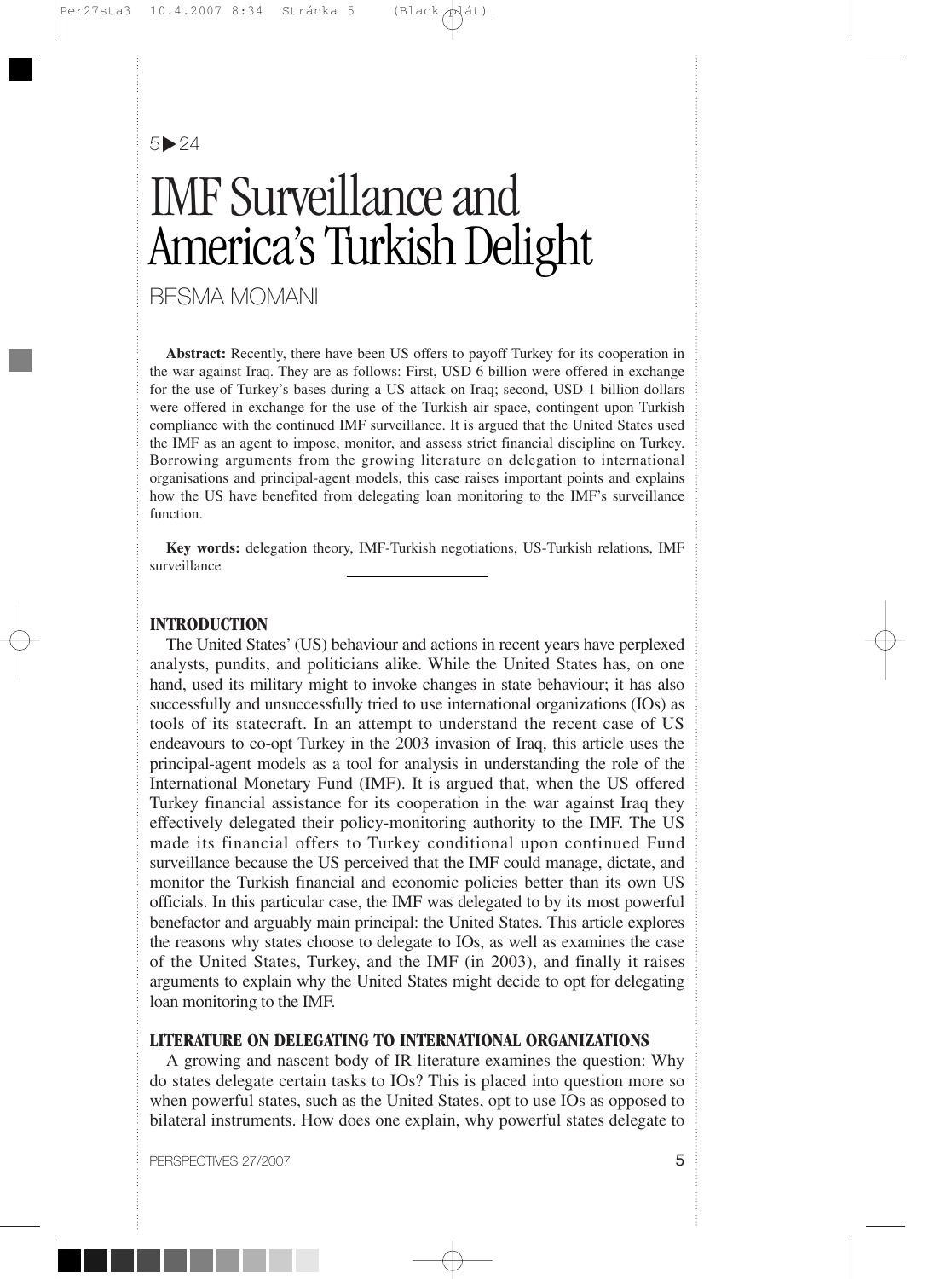international organisation tasks that could be accomplished bilaterally? (Milner, 2003) The literature on delegation to IOs has helped address this and many other questions.

Borrowing from public-choice theories of delegation, the key analytical tools of this emerging IO literature on delegation are derived from rationalchoice inspired principal-agent (PA) models, traditionally applied to analysing US domestic politics and corporate behaviour and structure. Principals, such as legislatures or company shareholders, opt to delegate some policy-making authority to outside agents such as legislative committees or operating executives. When applying the PA model to international relations, the state acts as a principal that delegates tasks for an international organisation, the agent, to carry-out on its behalf. At times, powerful states choose to delegate tasks to IOs because of the perceived benefits to be gained. Powerful principals delegate to IOs because the benefits of delegation outweigh the costs incurred and because IOs can achieve outcomes that principals might not have been able to achieve alone. (See Pollack, 1997)

Specifically, this established body of PA models argues that principals delegate authority to agents for a number of reasons. First, powerful states delegate tasks to IOs that can punish offences and reward compliance. International organisations reduce states' incentives to violate rules and norms that underpin the organisation's overall mandate, be it: Arms control, fiscal discipline, trade liberalization, or the disclosure of information regarding potential pandemics. Powerful states perceive these norms as public goods that other states might want to either violate or take for a freeride. Delegating authority to IOs that can monitor public goods and reduce free-riding behaviour is desirable. Punishment, be it blunt sanctions or indirect humiliation, can be better applied by IOs rather than by powerful states.

Second, states can delegate to IOs rather because they have an aura of neutrality and can effectively arbitrate potential disputes between states. International organisations act as judges, trustees, allocators, and monitors of international agreements and IO norms and conventions (Abbot and Snidal, 1998: 19–23). Having an IO that appears to operate at some arms-length from the principal(s) is important for when disputes arise and resolutions need to be made. The use of IOs has expanded as states have sought legalized, rulebased forums (See Goldstein, et al. 2000). Again, states receiving these rulings might not feel that they are neutral or bias-free; nevertheless, the resolutions have a relatively more neutral aura about them when coming from an IO than a powerful state. Of course, it helps if powerful states can shape the rules and legal norms of the issue-area to reflect its own interests and have the IO package the rules in a code that appears technical or scientific. Consequently, using an IO as arbiter can be a preferred option for powerful states. That said, powerful states will remain wary of delegating to IOs and may prefer "soft laws" that can be complemented by ad hoc bargaining and issue-linkages (See Kahler, 2000: 666).

Third, powerful states choose to delegate tasks to IOs when it is thought to improve policy credibility. Powerful states find this useful when they fear that their short-term interests might prompt them to undermine the future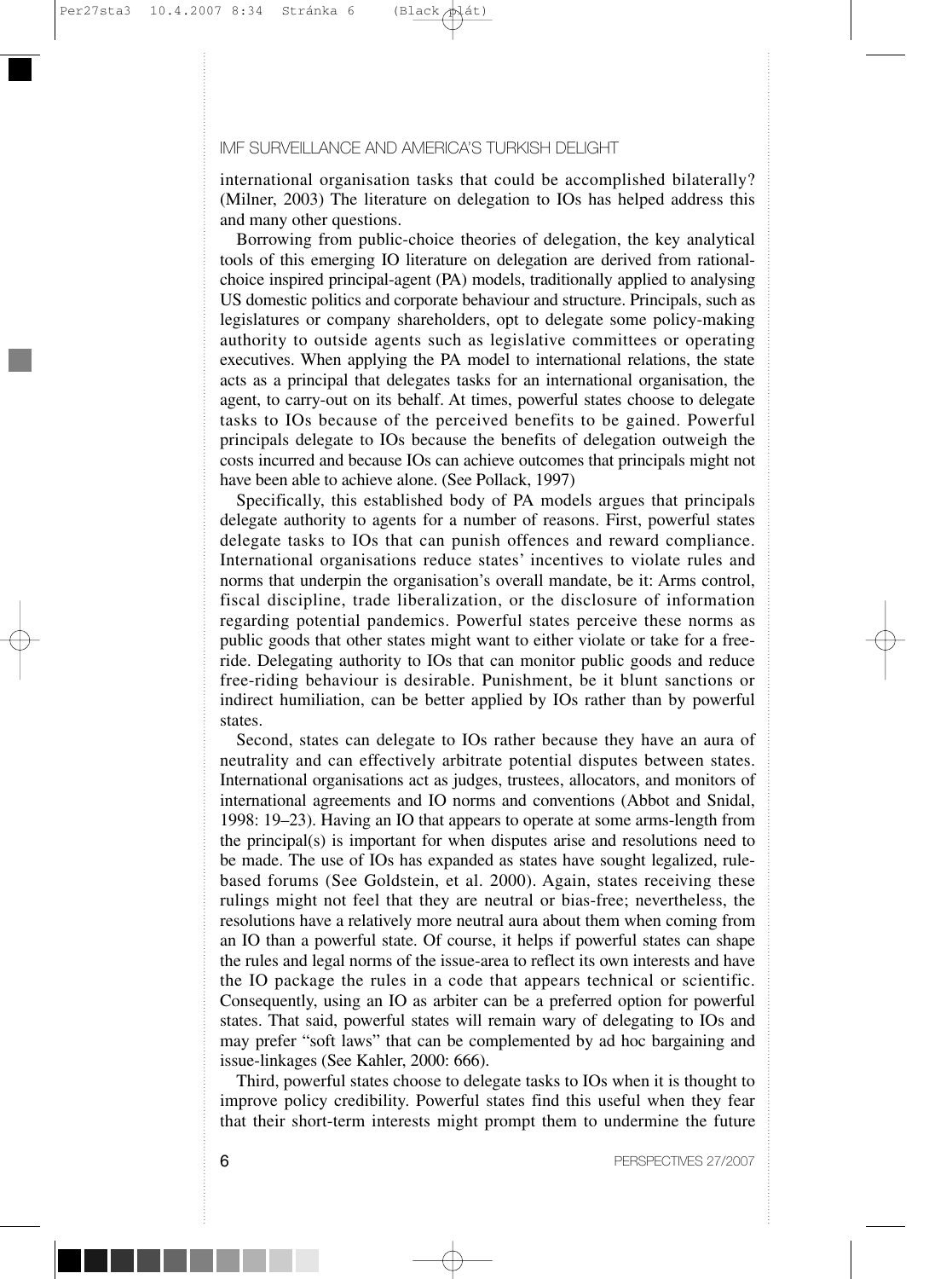value of their policies (Hawkins et al., 2003). In essence, powerful states "lock-in" their commitments to preferred policies by delegating to an international organisation (Moravcsik, 2000: 226). This "lock-in" function works well when the international organisation's policy prescriptions are consistent with the powerful states' long-term interests and when IOs have an even stronger commitment to the policy than would powerful states (Hawkins et al, 2006: 21). In other words, IOs are useful because they can remain strict and firm in their policy prescriptions, even in the face of political meddling or changes in state power and leadership. Powerful states, particularly democratic ones, cannot always be strict when electoral cycles and public opinion can bend and change state preferences in the short term.

Fourth, states delegate to IOs when it is difficult for contracting states to reach a firm agreement. International organisations set the agenda and push states towards a common ideal point (Hawkins et al, 2003). International organisations can, at times, be delegated considerable authority because it would be difficult for member states to reach a multilateral consensus on pervasive governing issues (See Pollack, 2006a). Consequently, principals are more likely to delegate to an IO when their ideal point is close to that of the collective group's. Plus, the likelihood of delegation will increase as principals have a say in outcomes and, inversely, delegation will decrease as agents have too much autonomy (Hawkins et al., 2006). Moreover, powerful states are more apt to delegate authority to IOs that have voting rules, which closely mirror the international distribution of power (Hawkins et al., 2006); otherwise, they will resort to their "go-it-alone power" (Gruber, 2000). It follows then, that the common ideal point will be heavily tilted towards powerful state interests with the guise of a collective agreement. An IO leader, if chosen by a coalition of powerful states, can be instrumental in moving member states to this coalition's ideal point (Hawkins et al., 2006). Hence, the institutional design of an IO can become an important factor as to whether or how far a powerful principal can delegate to an IO.

Fifth, specialization is an important function and benefit of delegating to IOs. It is assumed that international bureaucrats have the "...expertise, time, political ability, or resources to perform [assigned] task[s]" (Hawkins et al, 2003). Principals delegate tasks to international bureaucrats because the latter have knowledge in set tasks; tasks that are frequent and repetitive (See Hawkins et al, 2006, 14). This specialized knowledge is easily thought of as being scientific or technical in nature but also applies to sought-after expertise. These international bureaucrats are deemed to be apolitical and capable of devising policy based on technical criteria. This neutral and technocratic image of the IO staff serves to enhance their organisation's credibility as independent agents that are not under the direction of principals. While powerful states need to delegate tasks to organisations with credibility, they are likely to delegate less high politics issues and more low politics issues; moreover, powerful states are less likely to delegate to IO's authority to monitor other powerful states (Hawkins et al, 2006). That said, as IOs become more autonomous international bureaucrats can overstep their mandate, also referred to as mission creep, or can devise a policy that contradicts powerful states' national interests. Powerful states need to keep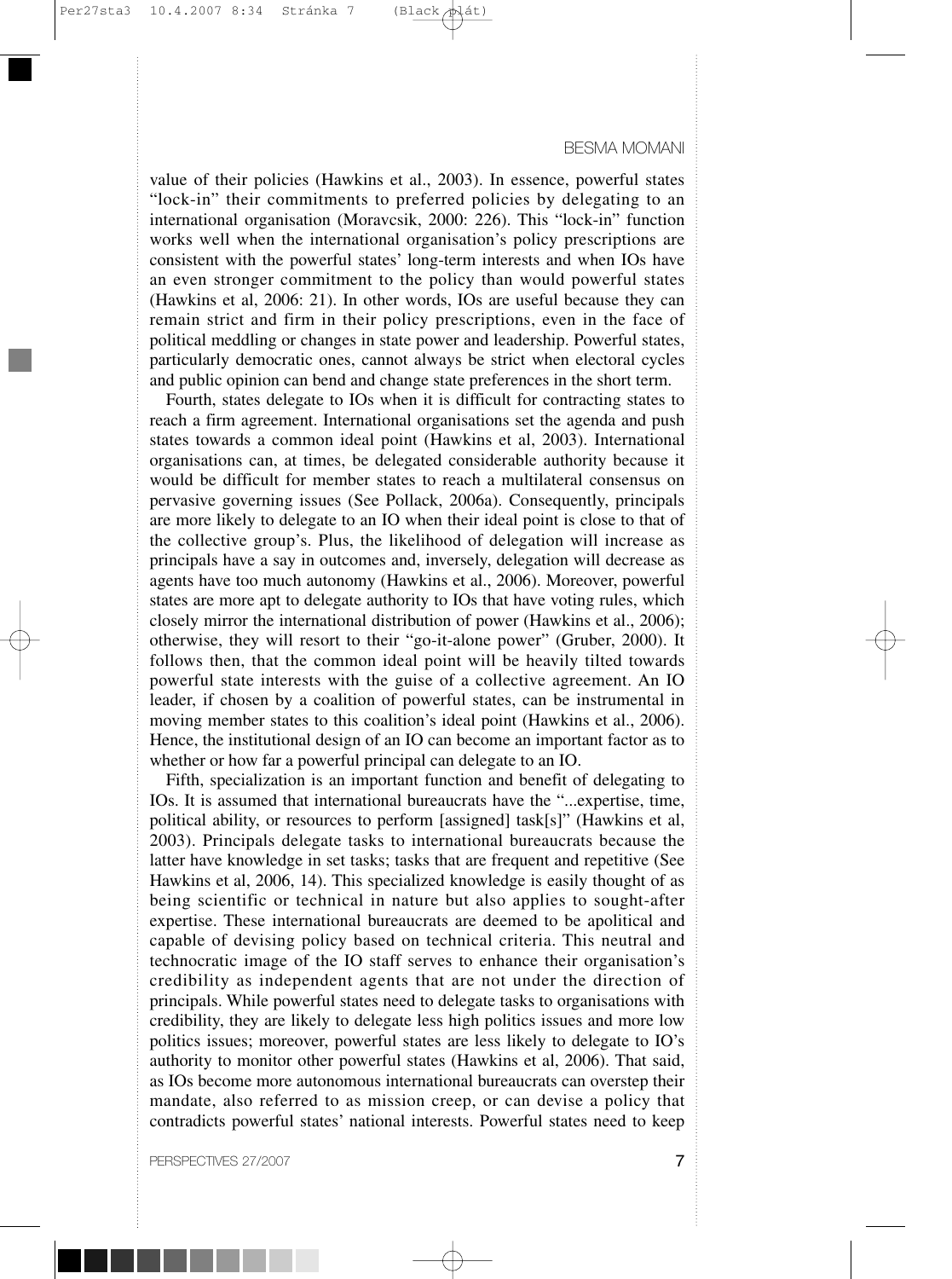short leashes on IOs and accordingly design IOs that allow powerful principals to continue to monitor IOs. The principal's oversight of its agents' policies remains key to continued delegation.

Sixth, powerful states delegate to IOs to defer responsibility and avoid being blamed for any perceived negative results of controversial or tough policies. In effect, a powerful state launders its preferred policies using IOs. Laundering occurs when "activities that might be unacceptable in their original state-to-state form become acceptable when run through an independent, or seemingly independent, IO" (Abbott and Snidal, 1998). Powerful states need to launder their policy preferences using IOs, more frequently than smaller states, to maintain legitimacy and avoid being labelled the ugly imperialist power. As Hawkins et al. explains: "Precisely because great powers can act unilaterally, delegating to an IO demonstrates a commitment by that state to working within the international consensus" (Hawkins et al, 2003). For these beneficial reasons described, powerful states often opt to delegate tasks to IOs.

According to the principal-agent models, delegating to IOs is assumed to be a rational choice calculation of state actors; but this state-centric perspective can have limitations in explaining why and how IOs at times shape their own preferences. The latter criticism of the rational-choice basis of PA theories is highlighted by a growing and important field of constructivist inspired theories of sociological institutionalism and organisational theories, which give "ontological" and "purposive value" to IOs (See Barnett and Finnemore, 2004). In delegating to the IMF, there are potential costs to be incurred by the principals, what sociologists have called, "unintended consequences", and what IO observers have noted as, "mission creep". After all, to be effective and maintain legitimacy international bureaucrats need to be accorded some autonomy and independence. At the same time, there are risks associated with delegating to IOs – including organisational insularity, staff shirking, and deviation from powerful state interests – generally referred to as "dysfunctional IO behaviour" (Barnett and Finnemore, 1999). In other words, delegating to IOs can backfire and defeat the aims of the principals' preferences – IOs can become insulated from international politics and move away from reflecting the interests of the powerful states. How is this then reconciled by the rational-choice premise of the principals having the knowledge of potential costs and benefits of delegation to IOs? The division between rational-choice and constructivist accounts of IOs, however, has been "bridged" by a recent study that accepts delegations to the IO staff while noting the importance of organisational culture in the staff's respective "zones of discretion" (See Nielson, Tierney and Weaver, 2006; Thatcher and Stone Sweet, 2002: 5). Moreover as Pollack (2006b) notes, principal-agent analyses does not argue that agents are slaves to the principals, but rather it offers theoretical insights into "the sources and the extent of agents' autonomy and influence" (p. 3). The gap between principal-agent models and sociological organisational theories is then perhaps not nearly as wide. In the final section of this article, the ideas of constructivist-inspired theories will be reflected upon by considering the application of the principal-agent model in the case of the IMF.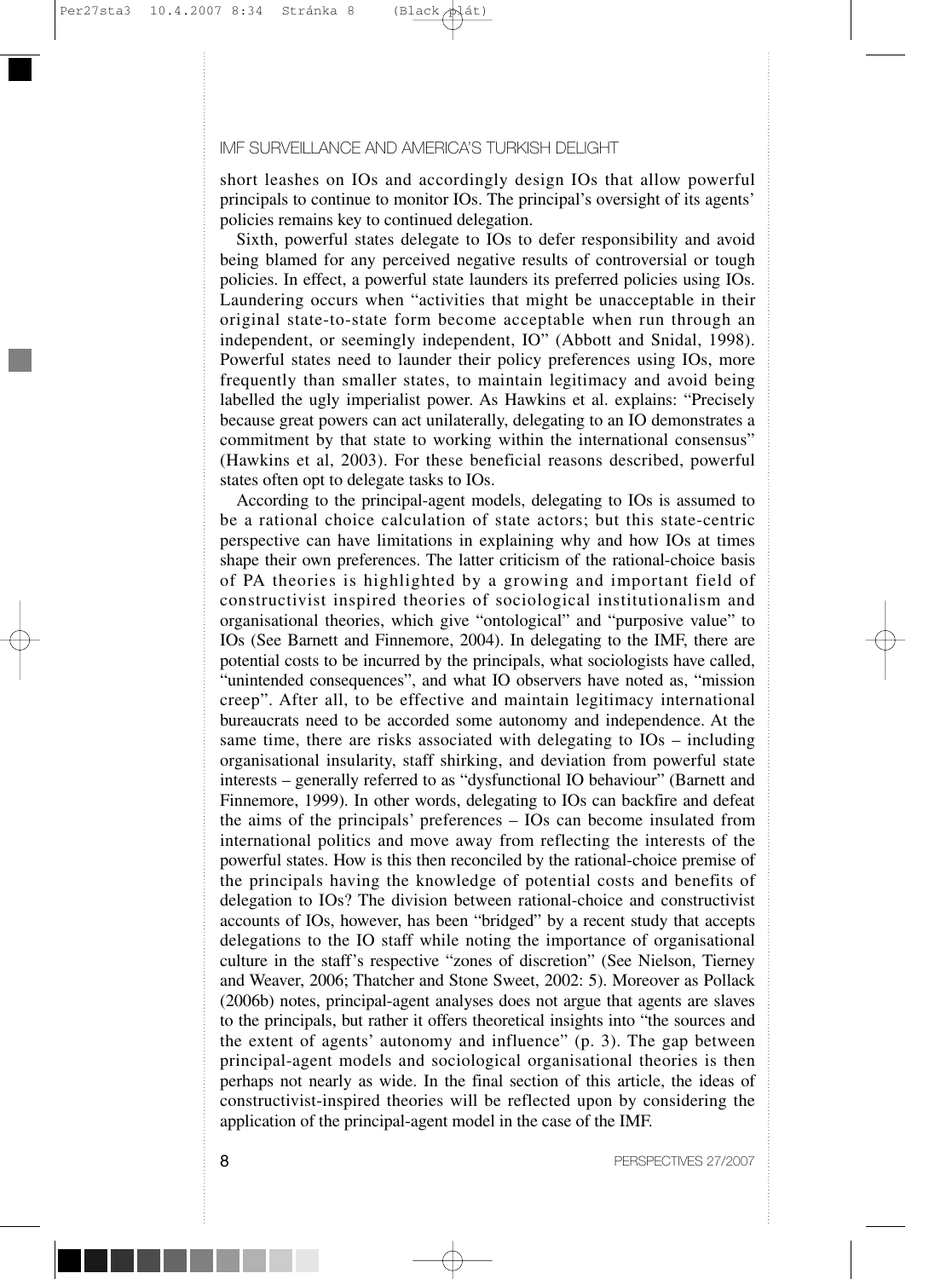#### **DELEGATING TO THE IMF: THE UTILITY OF FUND SURVEILLANCE**

What is the connection or link between powerful states and IOs, or for the purposes of this study, between the United States and the IMF? While there are many studies that suggest outright US utilization of the IMF as an agent of capitalist control (See Payer 1974; Hayter, 1971; Kahler, 1990), recent studies suggest a more nuanced interpretation of US politicization. Indeed, in many contemporary analyses of IMF decision-making, it is argued that America wields a considerable amount of power and weight within the organisation, particularly at the Executive Board (See Rapkin and Strand, 1997). It has been argued that the United States throws its weight in the designing of IMF loans when strategic states' interests are at risk (Momani, 2004), US global alliances are under threat (Thacker, 1999), and when private financial interests or US commercial banks are in hazard (Gould, 2003; Broz and Hawes, 2006; Oatley and Yackee, 2004; Stiglitz, 2002). While these recent empirical case studies have highlighted US interests, they have not demonstrated why the IMF is delegated to. In other words, why is the IMF chosen as the primary institution that carries out US preferences? Why does the United States trust the IMF as its agent? What is it *about the IMF* that makes it a useful tool for US foreign economic policy?

The Fund has a comparative advantage in conducting surveillance, as it has a wealth of expertise in providing economic and financial analysis to its many members at economies of scale. National governments would be deemed bias in assessing their economic conditions and economic policies. It is difficult for national governments to conduct apolitical audits and to give potentially negative assessments of their economic state of affairs. Moreover, private firms assess states where there is a strong financial and economic interest, to reap the costs of preparing their assessments. Smaller economies and less developed countries would be left on the wayside of private firms' analyses. Hence, the Fund's universal surveillance of its members is a unique public good: Large financial contributors subsidize the expert analysis of smaller free-riding economies (IMF, 1999: 18).

Fund surveillance comes in two forms: Global and, more relevant for our discussion, country surveillance. Country surveillance is achieved through the Fund staff's Article IV Consultations with members. Historically, Article IV Consultations were discussions on coordinating appropriate exchange rate polices; today, Article IV's involve more than discussions on exchange rate polices, as the staff's mandate has expanded to include advising on structural policies, financial policies, military spending, environmental policies, and budget spending (IMF, 1999: 21). According to the Fund's Articles of Agreement, Fund staff should limit their policy advice to quantitative macroeconomic policy reforms. However, in recent years the scope of Fund surveillance has extended beyond macroeconomic policy recommendations, causing some concern. Throughout the 1990s, mission creep of Fund surveillance escalated in reaction to two events: That is, former socialist states seeking membership into the Fund and the Fund's misdiagnosis of the Mexican Crisis. First, the failure of socialist economies and the fall of the Soviet Union resulted in a number of countries seeking the Fund's advice on the transition to neo-liberal economic policies (See Feldstein, 1998: 21–22).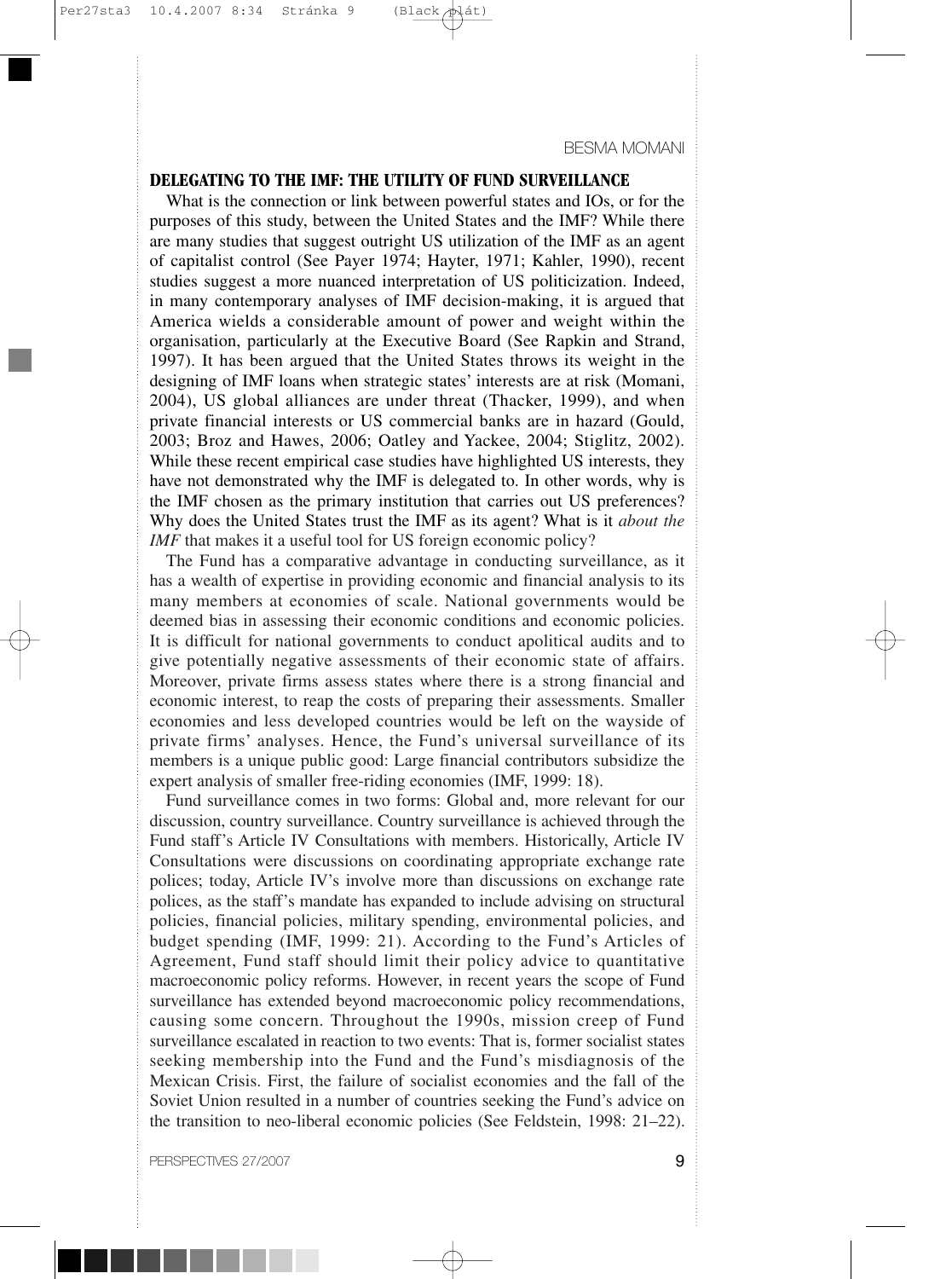Second, after the Mexican crisis, the Fund attempted to better forecast systemic crises; the Fund was assigned this role because it could best collect, provide, and analyze countries' information. The Mexican crisis also highlighted that "...it is not primarily surveillance over the most likely users of IMF support [i.e. developing and heavily indebted countries], but rather over the countries of greatest systemic importance, this is most vital" (Masson and Mussa, 1995: 38). This expanded scope of Fund surveillance allowed heavy Fund staff scrutiny of "too-big-to-fail countries", such as Turkey.

### **US AID TO TURKEY: DELEGATING LOAN MONITORING TO THE FUND**

In 1999, Turkey tried to tame rapid inflation using an exchange-rate disinflation program, supported by a three-year IMF package. After their brief success, the Turkish government ran into difficulties and the IMF backed Turkey with another emergency loan package in late 2000. The academic and policy literature have pointed out various plausible causes of both the initial and continued Turkish financial crisis (See Eichengreen, 2001; Akyuz and Boratav, 2002; and, Yeldan, 2002).

Following the height of the 2000/2001 financial crisis, Turkey had become one of the largest borrowers of IMF funds, adding a USD 16.3 billion IMF Standby Arrangement (SBA). The 2002 SBA loan agreement included Turkish commitments to floating exchange rates, financial and banking reforms, spending and tax reforms, and public sector reforms. The 2002 Turkish-IMF agreement initially required six staff reviews of the program (later extended to eight). In July 2002, the Fund staff completed its third review of the 2002 SBA and was scheduled to conduct its fourth review at the end of the same year. A few days prior to the Fund staff's third review of the 2002 SBA, US Deputy Secretary of Defense Paul Wolfowitz (2002) stated:

"Turkey's economic situation simply is of great concern to the United States. We've been working closely with Turkey for over a year now I believe and we've discussed this with the IMF. Again, I mentioned these are not normally the subjects a deputy secretary of defence gets involved with, but when it comes to Turkey, it does, although it's the secretary of treasury who has a leading role in it. Turkey's economic health is hugely important..."

Although of traditional strategic importance to the United States, future IMF-Turkish negotiations were to be complicated by the US administration's plans for Turkish cooperation in the invasion of Iraq. Moreover, Turkey's coalition government announced it would dissolve its government and allow for an early election. The conservative Justice and Development Party (AKP) were favoured to win the November elections, promising a mix of fiscal conservatism and continued cooperation with financiers and the IMF while maintaining socially responsible policies (Selcuk, 2003: 2). The US government, capital markets, and international financiers watched the AKP with ambivalence, uncertain if the party's religious roots would turn them against Western interests. These misgivings were soon abated as the AKP repeated its commitments to working with the international financial system.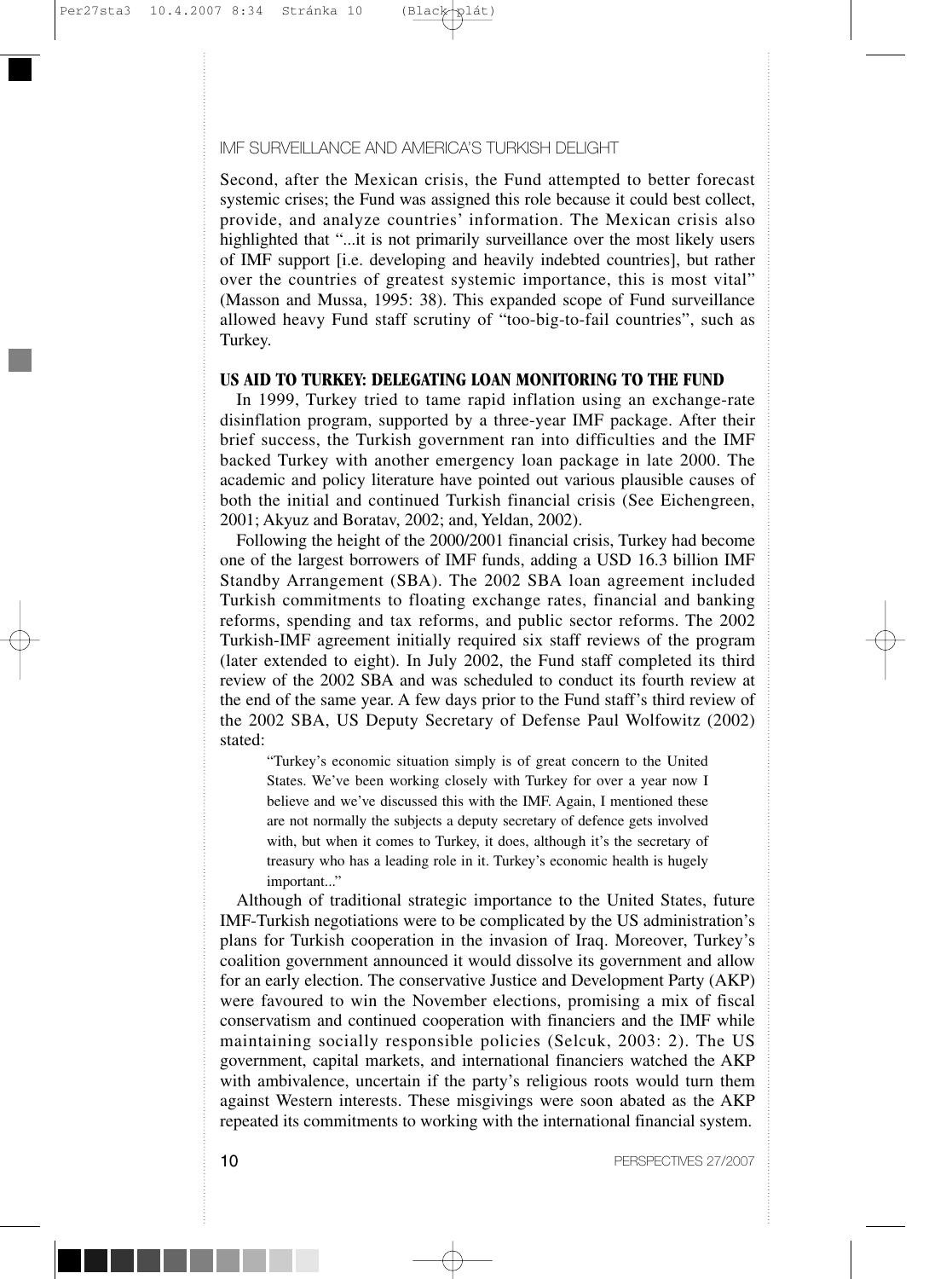The Washington Post reported that as early as October 2002, America and Turkey had already discussed the possibility of US foreign assistance in exchange for Turkish military cooperation (Graham, 2002: A12). A month later, the US administration started to publicly court Turkey's newly elected government to join the coalition against Iraq. Wolfowitz, who was a strong and long-time proponent of strengthening US-Turkish relations, headed high-level meetings between America and Turkey.

On December 3rd, Wolfowitz and Undersecretary of State Marc Grossman discussed military arrangements and economic aid with the Turkish Prime Minister Abdullah Gul. After Wolfowitz met Gul, he spoke to journalists about the continued importance of IMF-Turkish negotiations:

"One thing that we did talk about is the deep concern in Turkey about the condition of the Turkish economy. We've been working closely with the Turkish Government and the IMF and bilaterally ever since the economic crisis broke. We've tried to help Turkey manage its way through it. We understand those anxieties. We are determined to support Turkey, whatever comes, to make sure that the Turkish economy continues to recover. If there is a crisis in this region, we know that Turkey is going to be one of the countries that is the [sic] most affected. We want to make sure we deal with that (Wolfowitz, 2002)."

Wolfowitz acknowledged that the United States was mindful of the economic costs associated with Turkish involvement in a war against Iraq. To deal with Turkey's potential economic costs, it was reported that the United States offered USD 4 billion in exchange for Turkey's military support. Media reports suggested that the Turks had loosely accepted the US offer. Wolfowitz invited the leader of the ruling AKP, Receip Tayyip Erdogan, to Washington, DC to further discuss Turkish participation in a war against Iraq. Wolfowitz and Grossman then returned to Washington, to reportedly convey a positive message from the Turkish government.

Immediately following Wolfowitz and Grossman's visit to Turkey, Turkey invited senior IMF officials to discussions with senior officials in Ankara. The Fund's head of the European Department Michael Deppler met with Deputy Prime Minister Mehmet Ali Sahin and Finance Minister Kemal Unakitan. Restoring Turkish-IMF talks was a step forward, as the new AKP government was effectively ignoring the Fund and the impending fourth review of the 2002 SBA. A formal staff mission followed the senior Fund officials, commencing on December 9th, and lasting for approximately two weeks. The Fund staff conducted its fourth review of Turkey's 2002 SBA, suggesting that a formal report would be completed in January, when it anticipated that the Turkish government would both finalize their 2003 budget and submit a Letter of Intent (IMF, 2002: 392).

On 26 December 2002, Undersecretary of Treasury John Taylor and Marc Grossman arrived in Turkey to discuss the particulars of the US aid offer. Interestingly enough, Taylor was the senior US administration official in charge of IMF affairs<sup>1</sup>. In their discussions with the Turkish government, Taylor and Grossman made it clear that continued Fund surveillance was required to secure US aid. In an interview with Turkish TV and Radio, Grossman (2003) stated that: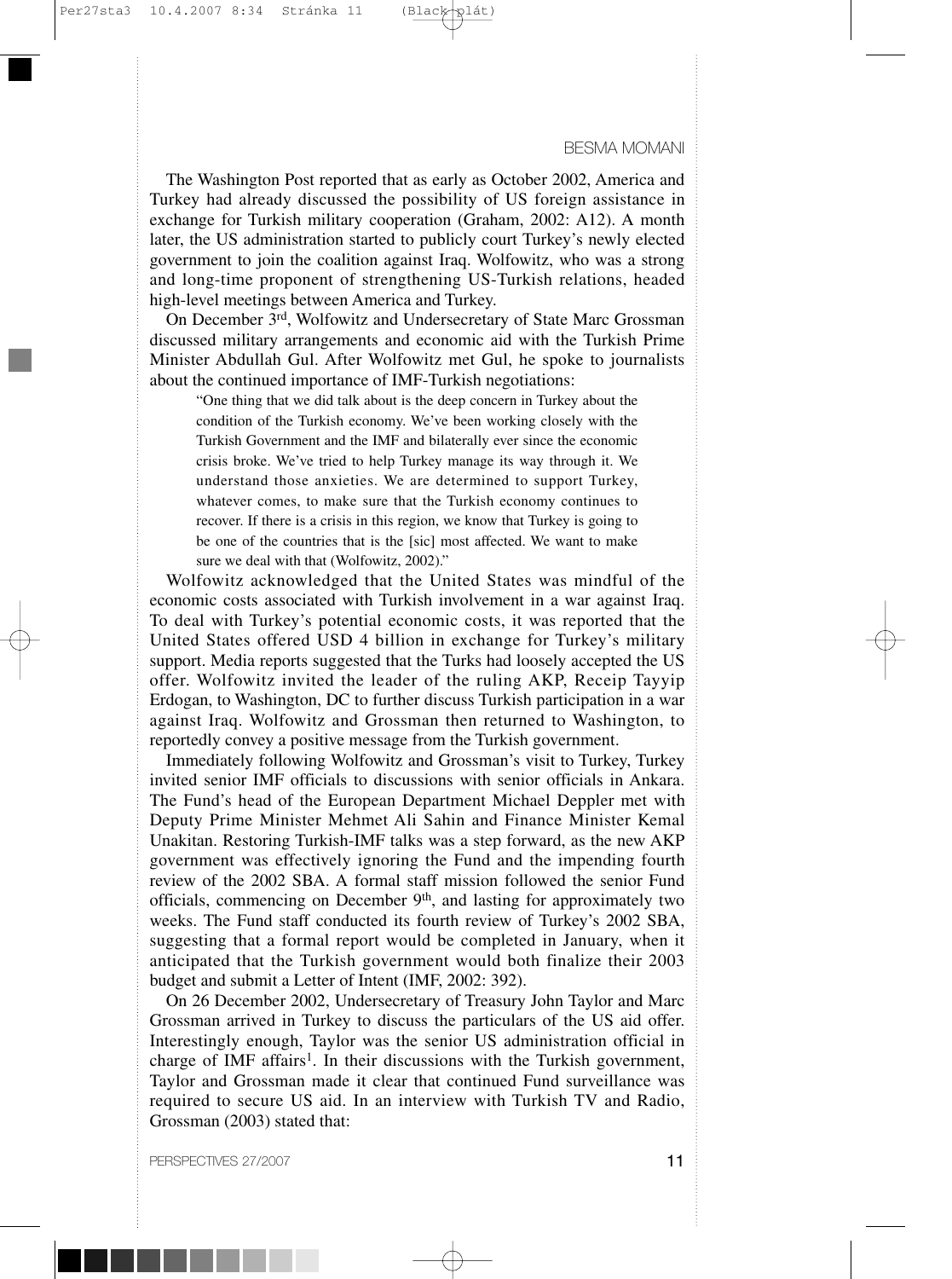"But of course, all of this [aid package] is dependent on all of the other things that we're talking about with Turkey: Turkey's continuation with its IMF program, the conversations we're having with Turkey on other parts of our policy on Iraq. So we're continuing this conversation and we look forward to it."

Grossman also confirmed that the principles of the US aid package to Turkey were agreed upon, but that the amount had not yet been determined. In the event of an invasion of Iraq the US administration was prepared to support Turkey financially, but only when Turkey successfully passed subsequent IMF reviews of the 2002 SBA.

In mid-January, an IMF staff team headed by Deputy Managing Director, Anne Kreuger, arrived in Turkey to assess the economic situation and to recommend a series of economic policy reforms that would allow for another disbursement of funds under the fourth review of the 2002 SBA. Turkish media reported that Kreuger's visit followed a stern letter sent from Fund management to the Turkish authorities; the letter reportedly warned of noted implementation slippages of the 2002 SBA. The IMF's second in-command told the local press that there were no plans to increase the loan already committed to Turkey and further denied any US pressure to do so (TDN, 2003a). Krueger (2003) reiterated that the Fund required Turkey to: reduce the public sector primary surplus target to 6.5 percent of GNP for 2003, reform the banking system, and liberalize investment. Krueger reaffirmed the Fund's demands for tough and immediate policy reforms.

Later that same month, America reiterated their bargaining position. On January 24<sup>th</sup>, President Bush reportedly sent a letter to Prime Minister Gul that promised US aid in exchange for Turkish cooperation in the invasion of Iraq, but this aid would have conditions. Among the conditions: Turkey must comply with IMF-demanded reforms and pass the, much-delayed, fourth review of the 2002 SBA. Bush's letter noted that the economic benefits of US aid would best be ensured with continued Fund surveillance of Turkish reforms. Contents of the letter were leaked to the International Herald Tribune and confirmed to be authentic by a senior US official at the Davos economic summit. The same US official further confirmed that they would only release its aid package once the Turkish government passed the fourth review of the 2002 SBA. The Tribune further reported that the US Treasury believed that the Turks were already failing to comply with many of the IMF's targets. The Treasury, moreover, suggested that serious structural conditions were needed in Turkey. The US government was apparently not budging on its position towards continued Fund surveillance over Turkey. (Friedman and Crampton, 2003)

Once again, the US sent their top official in charge of IMF affairs to Turkey. On February 6<sup>th</sup>, Taylor, arrived in Ankara to finalize the details of the US aid package. The next day, an IMF mission arrived in Ankara to report on implementation of Turkish reforms (TDN, 2003b). On February 8th, an undisclosed memorandum was signed between the Turkish and US governments on details of US use of Turkish military bases. Taylor returned to Washington to report on the negotiations. Meanwhile in Ankara, Turkish-IMF negotiations continued for weeks throughout early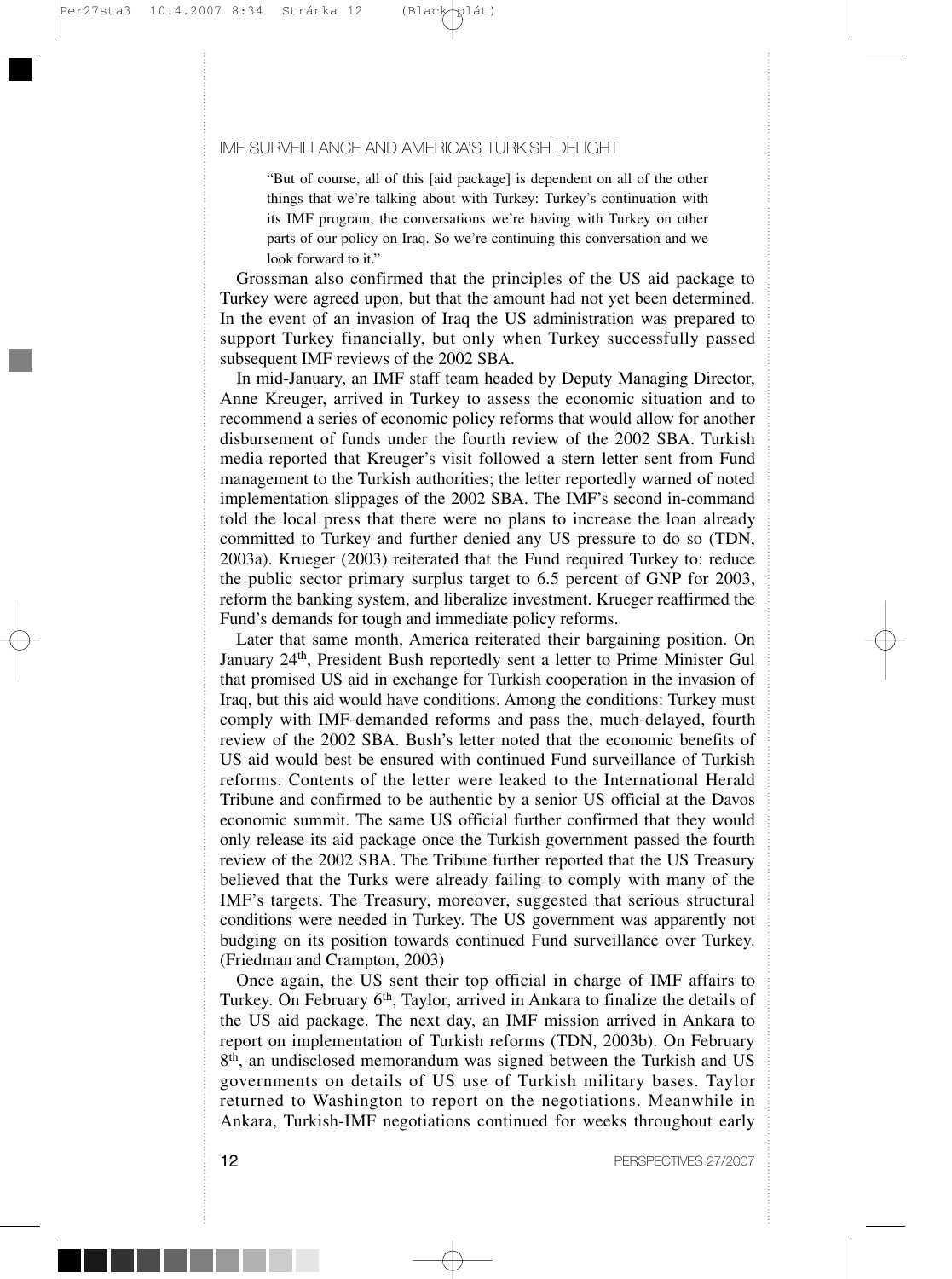February; negotiations included the IMF's Turkish Desk Chief Juha Kahkonen, Economy Minister Ali Babacan, and Finance Minister Kemal Unakitan. The focus of discussions was on Turkey's 2003 budget, specifically, policies required to achieve a 6.5 percent of GDP public sector primary surplus. Pursuant to the negotiations, the government had announced the privatisation of Vafibank and the downsizing of 10,000 government employees. Turkey was busy hosting discussions with both US government officials and Fund staff on its economic policies.

Back in Washington, on February 13th, Secretary of State Colin Powell met with the Turkish Foreign Minister Yasar Yakis and Ali Babacan for further discussion regarding the US offer. The same day, US and Turkish negotiators continued talks on the parameters of US aid. Powell invited the senior Turkish delegation to his Northern Virginia home to put a personal touch on the US offer. The very next day, President Bush also met Yakis and Babacan, adding formality to the US offer (Boucher, 2003). Less than one week after these top level meetings, the US became impatient with Turkish ambivalence and offered Turkey USD 6 billion in grants, converted to USD 20 billion in loans, in exchange for the use of Turkey's Incirlik base. This offer also included the provision that the Turkish government passes the fourth IMF review under the 2002 SBA. The US administration wanted Turkey to respond within 48 hours, by February 21st. Turkey continued to hold out on accepting the US offer because it did not want the Fund staff to be indirectly in charge of authorizing the disbursement of US funds (The Economist, 2003: 22).

A few days after the US deadline passed, the Turkish cabinet agreed to recommend the US offer to Parliament. America put its offer in writing with the provision of continued Fund surveillance. Despite the Turkish government's initial optimism, on March 1st, the Turkish Parliament voted and rejected the US offer of USD 6 billion in exchange for the use of Turkish military bases. Two days after the failed vote, Gul announced that Turkey was still committed to implementing IMF suggested reforms in an effort to quell investors' speculation that Turkey would default on its debt obligations. Gul reaffirmed Turkey's commitments to keeping the public sector's primary surplus target at 6.5 percent of the GNP for 2003, fulfilling its commitments to pay back government debts, implement tax reforms, downsize state enterprises, and reform the banking system (IMF, 2003). These reforms were difficult to commit to, because many policies contradicted previous election promises.

The Fund mission team, still in Turkey from February  $7<sup>th</sup>$ , was discussing the conditions of passing the fourth review. The mission stayed an unusually long time, waiting for Turkey's Letter of Intent and arguably, for Turkey's decision on the US offer linked to the Fund's fourth review. A few days after the failed Parliamentary vote, the IMF reaffirmed that fulfilment of the policy commitments, announced by Gul, would release the fourth instalment of IMF funds.

On March 4th, the IMF's Director of External Relations denied that the US offer of financial assistance to Turkey was ever linked to a continuation with Fund surveillance. In response to a question regarding the link between US aid and the IMF's review of Turkey, Dawson (2003) stated: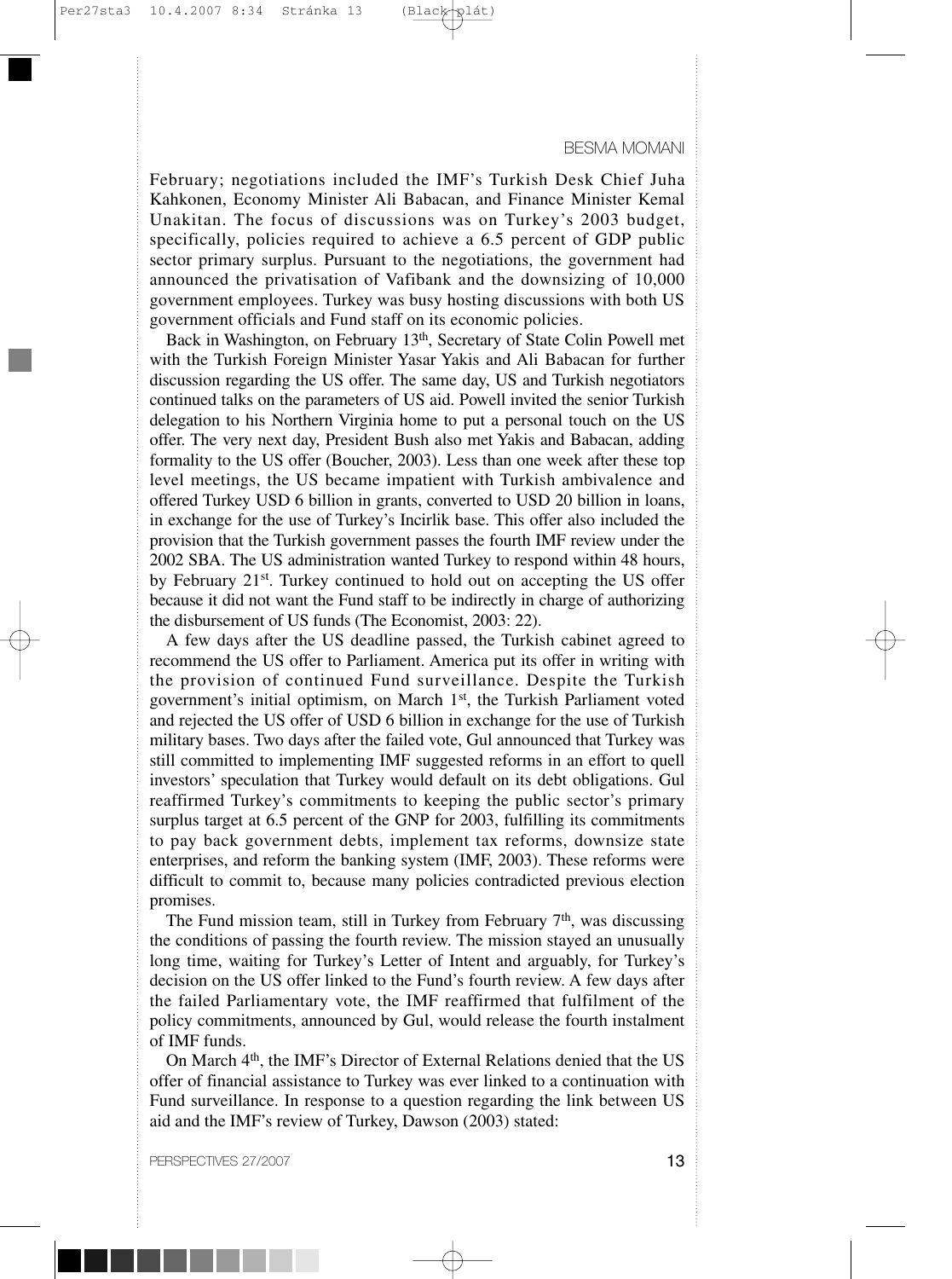"With regard to the linkage that you cited in your question to the vote in the Turkish Parliament, we don't see what the linkage is. We've been continuing these discussions with the Turkish authorities on a program, and the program has the same broad parameters that it has had from the beginning. So I would question the premise, politely, but I would question the premise that there is a linkage."

The IMF attempted to distance itself publicly from the US offer. The Turkish authorities, however, were quite open about their triangular relationship. On March  $12<sup>th</sup>$ , Gul (2003) told the press that "meetings [with the US] in the economic area and the aid to cover the damage Turkey could see [from an Iraq war] are tied to the IMF letter of intent. There is no reason to hide this." Turkish officials refuted the Fund's emphatic denial of a connection between US aid and Fund surveillance over Turkey.

After the Parliamentary vote against providing the US with access to Turkish military bases, the Turkish government agreed to consider the US' second offer: USD 1 billion in financial assistance in exchange for the use of Turkey's airspace. On March 20<sup>th</sup>, Parliament agreed to allow US overflights. This put a bandage on US-Turkish relations that were temporarily strained after the first failed parliamentary vote. The favourable March 20<sup>th</sup> parliamentary vote had also allowed for the United States to ask Congress to consider giving Turkey another package of financial aid. Although there was a serious deterioration of Turkish-US relations, the US government soldiered on to mend the relationship. According to Edward Erickson, the US State Department (and presumably the administration) pressured the Defense Department to quickly mend the rift (2004). Clearly the US viewed that it needed to keep a strong alliance with Turkey (which is also militarily aligned with the US' Middle East ally, Israel) in light of the inhospitable Iraqi neighbours, namely Syria and Iran. Hence, on March 24<sup>th</sup>, the Bush administration requested from Congress the release of USD 1 billion in aid, convertible into USD 8.5 billion in loans, for the Turkish government.

In late March, several media reports suggested that the US would weigh-in negatively at the Fund's Executive Board discussion of Turkey's staff report, because they were disappointed by Turkey's March 1<sup>st</sup> vote in Parliament. These rumours had also sparked some unrest in Turkey's financial markets. In an interview with Reuters on March 31<sup>st</sup>, John Taylor was on the defensive by stating that any US reaction to the staff report would be based on economic rather than political considerations. Taylor also added that the staff review of Turkey would most likely be approved (TDN, 2003c). Indeed, on April 6th, the Managing Director announced that Turkey had, in fact, passed its fourth review of the 2002 SBA. On April 18th, the Executive Board officially approved Turkey's fourth review, enabling Turkey to receive USD 701 million of the original billion-dollar loan package.

After some Congressional debate and hesitation over giving Turkey financial aid, the legislature finally approved the President's proposals. On April 16<sup>th</sup>, the US Senate and House agreed to appropriate USD 1 billion for Turkey under Public Law 108-11. According to the statute, the funds would be provided but "...the President shall determine the terms and conditions for issuing the economic assistance [of \$1billion] authorized by this paragraph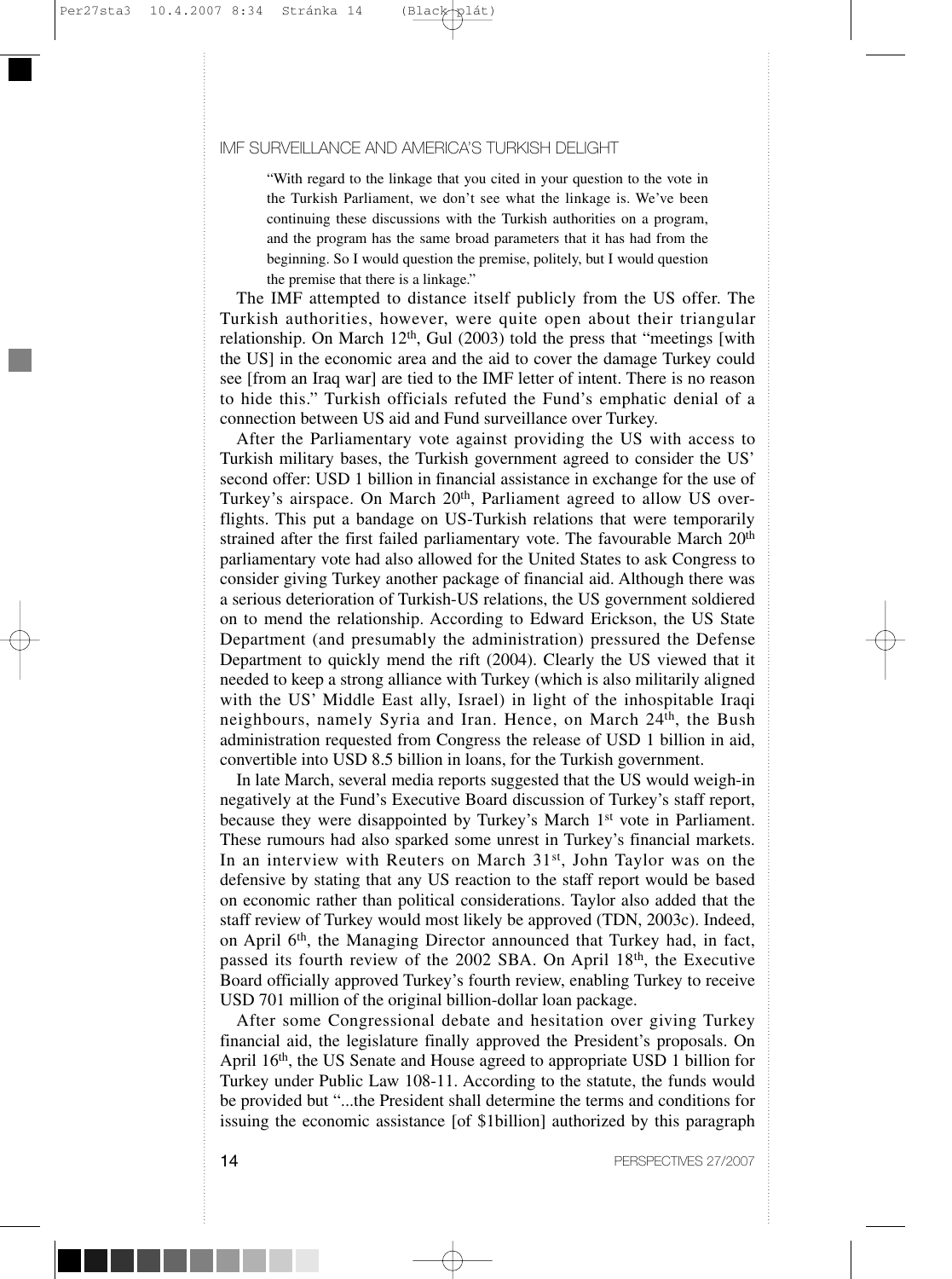and should take into consideration budgetary and economic reforms undertaken by Turkey" (US Congress, 2003). This statute included a loophole: Turkey could be refused the money if it rebuked on Fund surveillance in the upcoming fifth and sixth reviews.

The US promise of USD 1 billion in aid was still earmarked by mid-June, but not delivered to the Turks. A Treasury department spokesperson stressed that talks with Turkey were continuing, but that the US still wanted to see Turkish compliance with Fund reviews. Similarly, Counsellor Minister Tuluy Tanc, of the Turkish Embassy in Washington DC, also confirmed: "the US treasury has expressed that the signing and the finalization [of disbursing US aid] is dependent on the IMF conclusion and the IMF review" (TDN, 2003d). The US had a substantial lure in front of the Turkish government: Cooperate with Fund surveillance and receive USD 8.5 billion in loan guarantees was their appeal.

The Turkish government complied with Fund surveillance and passed the fifth review by the end of the summer, but the United States continued to hold out on giving Turkey the funds. On August 1<sup>st</sup>, the Executive Board had officially completed the fifth review of Turkey's 2002 Standby Arrangement; accordingly, the Fund disbursed USD 476 million to Turkey. Originally scheduled for August, the sixth Fund review of the 2002 SBA was then postponed to October 2003. The United States again claimed that the Turkish government had to complete the sixth Fund review to receive the US finds. Turkey remained lured into complying with Fund surveillance until October.

By September, the President's office alerted Congress that it was ready to transfer the USD 1 billion appropriated for Turkey from the State to Treasury Department. Treasury would leverage the USD 1 billion into USD 8.5 billion in loans for Turkey (Entous, 2003). Details of President Bush's September 5<sup>th</sup> letter were obtained by Reuters and included the terms of the money transfer. The Bush administration noted in its letter to Congress that, indeed, Turkey was "presently on track with its IMF-supported economic program" (Entous, 2003). The letter also reconfirmed that US aid to Turkey was "conditional on Turkey's continued adherence to its IMF-backed economic reform program" (Entous, 2003). For nearly five months, the US delayed disbursing the funds appropriated for Turkey to ensure that the Turkish government complied with the fifth and sixth Fund reviews.

In the corridors of the 2003 IMF-World Bank meetings in Dubai, America and Turkey formally announced the terms of the US financial offer. On September 22<sup>nd</sup>, John Snow and Ali Babacan officially signed a US-Turkey financial agreement. At the official signing, Snow (2003) commented that: "This U.S. assistance aims to reinforce the Turkish government's own economic policies.Although the US Treasury will administer the loan program. State and Defense have roles in determining whether Turkey is meeting conditions." Three days after the signing of the US-Turkish financial agreement, an IMF mission arrived in Ankara to begin the sixth IMF review of the 2002 SBA and to begin preparatory work to allow the release of US loans into Turkey.2)

The terms of the 18 month US loan included a 10-year maturity and a 4 year grace period to pay back the principal of the loan. To disburse each of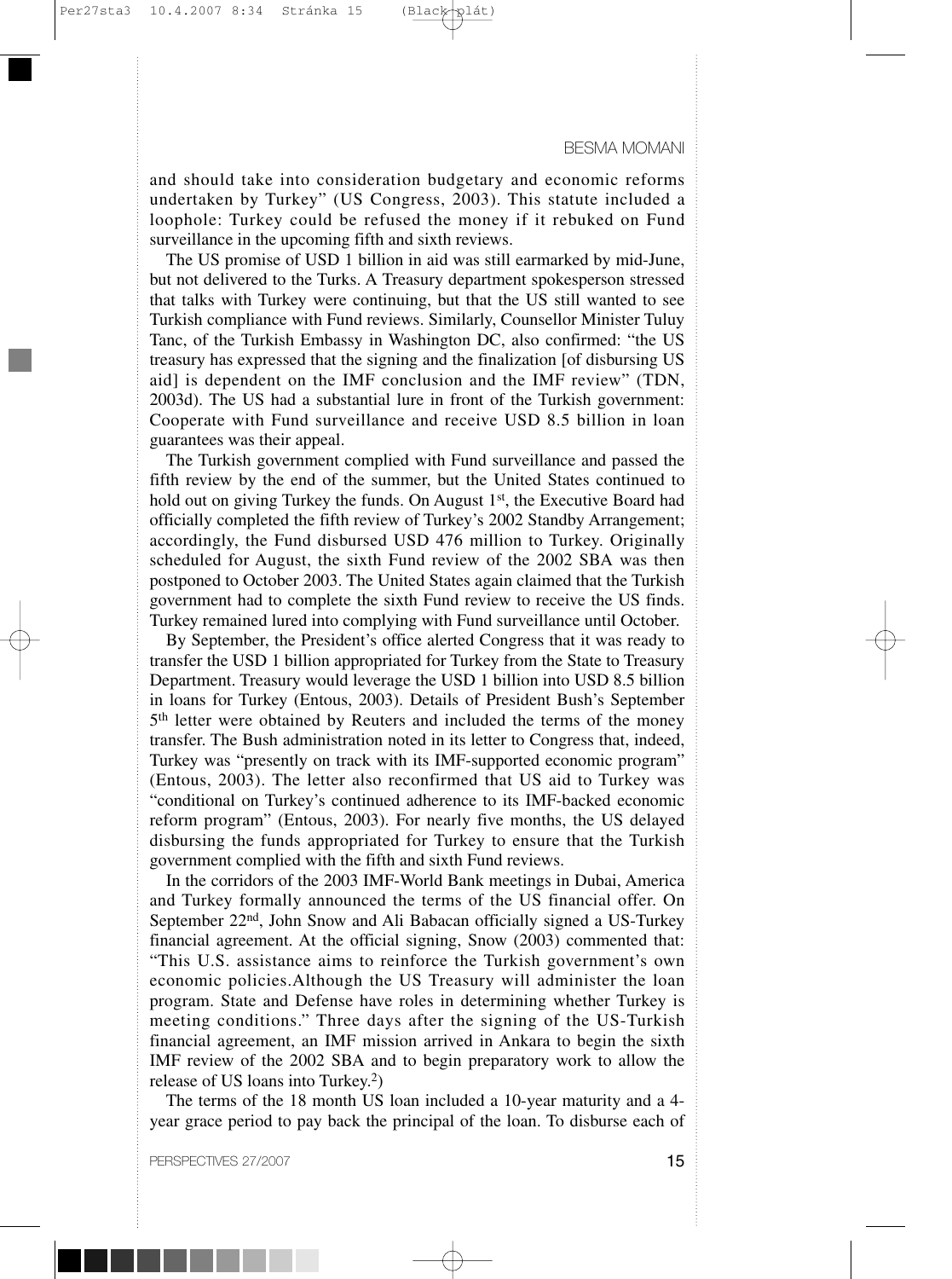the four equal instalments in six month intervals, the Turkish Treasury was required to place its request through the US Treasury Department. The US Treasury would then consider Turkey's request – by also taking the views of both the Departments of State and Defense, regarding Turkish compliance with IMF economic reforms and with the US occupation of Iraq – and respond to Turkey's request within 8 business days. It was expected that the first instalment of the US loans would be disbursed after Turkey formally passed its sixth review at the Executive Board (completed in December 2003). Fulfilment of the US loan terms would allow Turkey to draw on needed funds. Although the funds would relieve the Turkish economy, Turkish compliance with Fund surveillance ensured continued adherence to neo-liberal policy reforms.

# **US DELEGATING SURVEILLANCE OF TURKEY TO THE IMF**

Building on the principal-agent (PA) model described and on the IO delegation literature, it is argued that the US delegated its authority to the IMF to monitor its financial offers to Turkey. This section reflects how PA models are used to help us understand why America delegated the monitoring of its loans for Turkey to the IMF. While PA models have often described state motivations, they have been less fruitful in explaining what it is about the agent discussed that makes it a useful tool. Many applyied PA models acknowledge "agency slack" or "dysfunctional IO behavior", where agents motivated by their own bureaucratic consideration can act in contrast to principal preferences. But, what if principals are willing to incur the costs of agency slack because the agent is predictable? To address this, we need to examine why the US preferred to delegate its loan monitoring to the IMF? What is it *about the IMF* that makes this a useful agent? Here, sociological organisation theories are added into the analysis, not as a criticism of the PA models but as a complement to understanding why agents in PA models are useful to their principals. In other words, borrowing from sociologically-inspired theories that give ontological value to IOs: What can we learn about these very IOs to enrich a PA analysis? The six theoretical PA factors previously discussed and the empirical processtracing of events surrounding the IMF-Turkey-US relationship are assessed when considering why a powerful state like the United States prefers to delegate loan monitoring authority to the IMF.

First, the US perceived that the IMF would be strict in its assessment of Turkish economic reforms and reduce Turkish incentives to renege on its economic commitments. The IMF, notorious for its in-depth and hard-line analysis, would best assure compliance to economic reforms. Here the insights of sociological organisation theories show us that the Fund's organisational culture is characterized as technocratic, hierarchical, conforming, and bureaucratic (Momani, 2007) – for the US, these served as valuable attributes to have in an organisation entrusted with monitoring its loans to Turkey: strict, hard-lined, clear chain of command (and potential interference points), and predictable advice. The Fund also had significant leverage: Thus, reneging on IMF terms and conditions would likely disqualify Turkey for subsequent loan disbursals under the existing agreement, lead to complicated negotiations for subsequent agreements,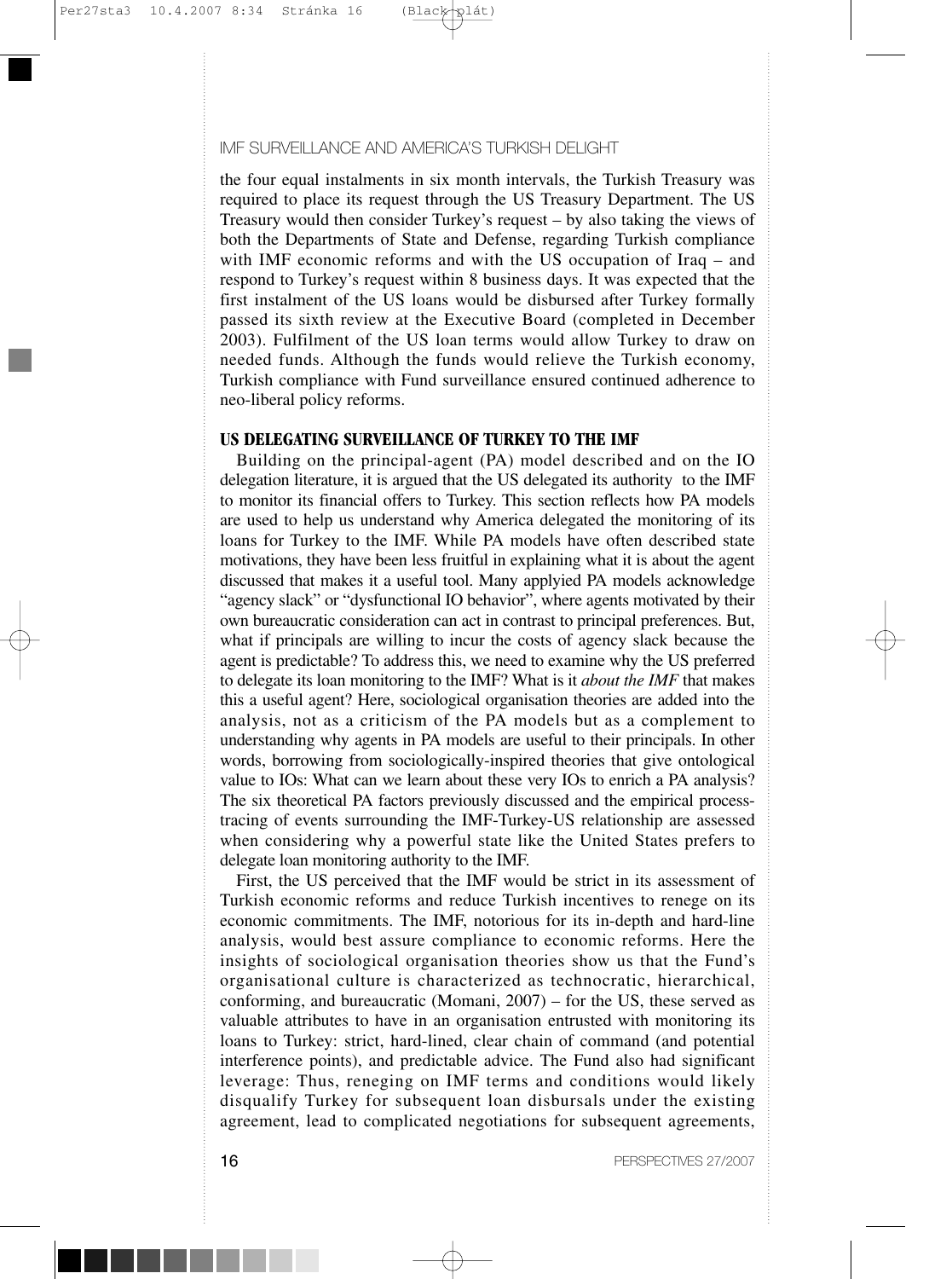reduce donor confidence in disbursing loans to Turkey, and stymie financial investors' confidence in Turkey. In essence, continuing with Fund surveillance was important to Turkey's long-term macroeconomic health. Moreover, having added US loan offers to the pool of potential IMF disbursements actually strengthened IMF bargaining vis-à-vis Turkey. Turkish compliance and implementation of the 2002 IMF loan, according to both the Fund and the United States, was already perceived to be problematic. Congress was simultaneously criticising the US administration for failing to be "tough" with Argentina. The Argentinean government took advantage of its significant exposure to multilateral lenders and capital markets, by effectively segmenting its creditors (see Cooper and Momani, 2004). The US was worried that Turkey might repeat the Argentinean strategy and renege on its IMF commitments. To prevent this and augment the Fund's leverage with Turkey, the US could use its aid offer to augment the Fund's hand in negotiations with Turkey and ensure continued Turkish compliance with its IMF loan reviews. By delegating to the Fund, the US simultaneously enhanced the Fund's capability to punish and reward Turkey for good behaviour, while ensuring better use of its loan offer.

Second, the US chose to delegate monitoring responsibilities to the IMF because the Fund is better regarded as a neutral agent. To some, the key benefit of delegation is this "credibility rationale" (Majone, 2001; Alter, 2006). Finding an agent whose values differs from the principal and who has an arms length relationship from the principal can lend credibility to agent decisions (Ibid.). It helps to visualise this by questioning whether Turkey's Central Bank or Finance Ministry would have been more receptive to scrutiny by IMF staff than to US State and Defense officials. It is suggested that, indeed, the IMF staff have better access to and relations with debtor state officials. As Louis Pauly reminds us:

"...the Fund and its surveillance apparatus could also play the role of 'heavy' with indebted countries. It could not force policy changes, but it could encourage changes in a way that was less of an affront to national sensitivities than direct interventions by the authorities of another state... [moreover] the Fund could bring its own financial resources to bear and in the broader legal foundation on which its surveillance mandate rested" (Pauly, 1997: 120).

The optics of US monitoring and scrutiny of Turkish economic policies would have been potentially problematic within the Turkish bureaucracy, media, and public. Simply put, monitoring and access to information is easier to attain under the banner of the IMF. This relative ease of access is attainable, because Turkey rightfully perceives itself to be a full-fledged member of the Fund. In contrast to relations with US Treasury officials, Turkish officials are more likely credulous, relaxed, and forthcoming with Fund staff. It has even been suggested that relations between the Turkish and Fund officials have been at times too chummy, particularly since a high profile Turkish official had been a part of the IMF staff.

Third, the United States delegates to the Fund because it improves policy credibility, both in the US and in Turkey. At home, the US wanted to "lock-in" the agreement with Turkey to circumvent Congressional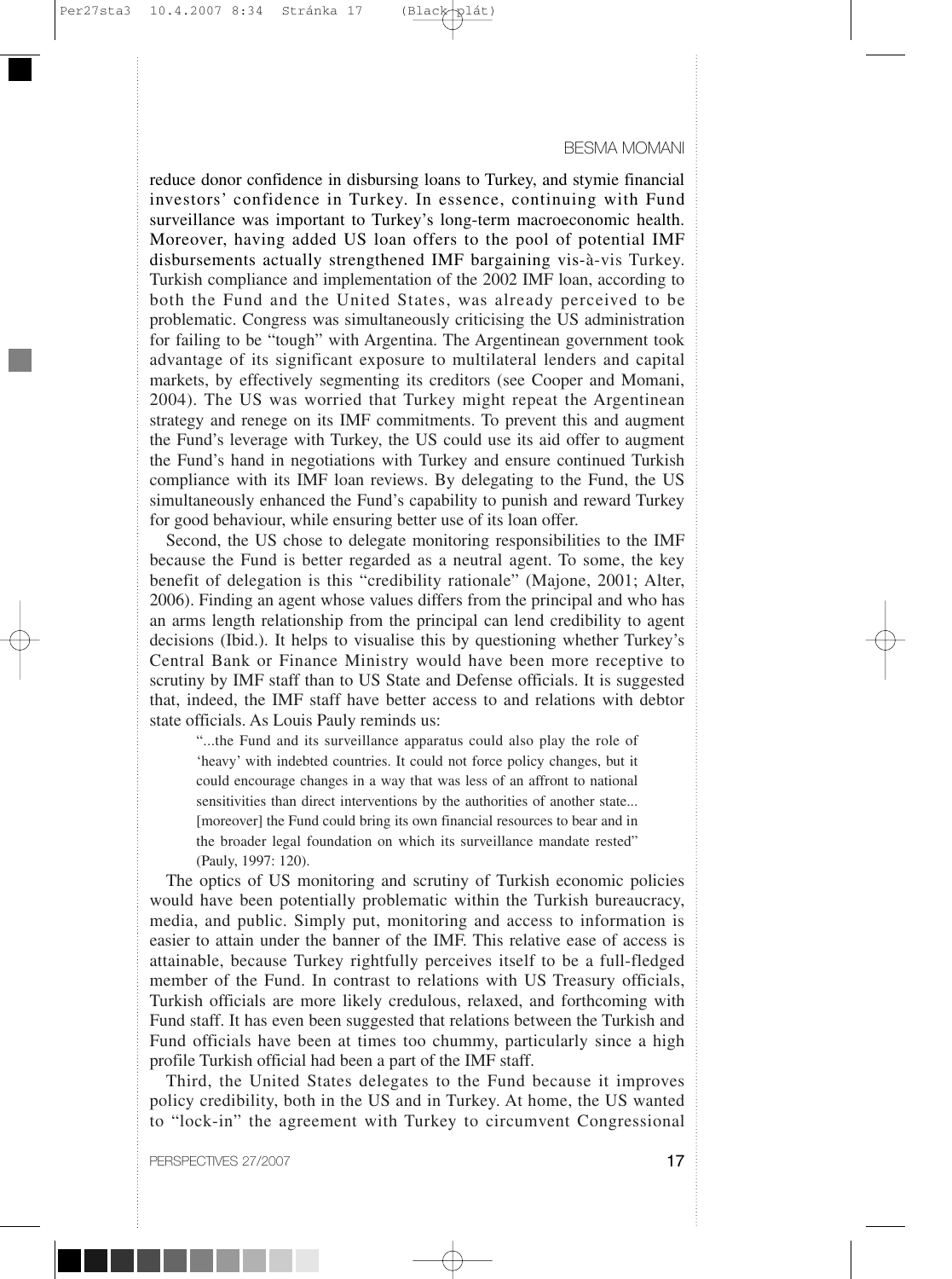efforts and subsequent US administration efforts to revoke, change, or write-off the offered loans. Many members of Congress, primarily supporting Greek and Armenian constituencies, have long rejected US aid to Turkey. At the time of Congressional debate on the war in Iraq, members of the House questioned the "wisdom" of giving Turkey financial aid (See Pallone, 2003). Again most recently, the Schiff Amendment attempted to prevent the disbursal of aid to Turkey on the grounds that funds could be used to continue to deny its involvement in the Armenian Genocide. Moreover, the US administration, and the Treasury Department in particular, also "locked-in" a commitment which the State Department and Defence Department could not later circumvent. The Treasury Department could acquire strict surveillance yet, remain un-politicised by the bureaucratic interests of the State and Defense that related to Turkey. Abroad, the US wanted to ensure that the Turkish government continued on the path of economic liberalisation by "locking-in" the existing Turkish government. The US feared that Ankara would take the funds and renege on Fund surveillance (Filkins, 2003). The US was particularly concerned because the AKP had won the November 2002 elections, on a populist and Islamist platform; this platform contradicted many of the previous commitments to IMF reforms. Secular Turkish political elites and domestic business interests also remained weary of the AKP, fearing that the AKP had a religious agenda that would clash with free market interests (Turan, 2003: 1). Throughout the campaign and immediately after taking office, the AKP continued to state and confirm their obligation to fulfil the terms of the 2002 SBA; but, Turkish secular elites, financial investors, journalists, and the Fund continued to be cautious of the government's populist tendencies. The US did not want to see its financial assistance used to delay the implementation of painful economic liberalisation measures and to bypass Fund surveillance. The US administration feared that the Turkish government would use US aid to circumvent the Fund's tough economic conditions.

Fourth, the US delegated to the Fund because the IMF staff could clearly set the agenda for continued economic reform in Turkey. The Fund had significant and concurrent experience with understanding Turkish economic policies. US agencies could not produce the type of credible policy papers that would convince the Turkish government of needed economic reforms. Again, the bureaucratic nature of the  $IMF -$ an insight of the sociological organisation theories – has shown us that the Fund staff is meticulous about standardisation and, most importantly, documentation (See Harper, 1998; Momani, 2007). The IMF staff was both thorough in their analysis and possessed an important stream of papers (the continuous Article IV consultation arrangements) that the US administration and Treasury Department could use in their analysis and check. The United States understands that the Fund staff is best at monitoring and prescribing neoliberal economic policy conditions to debtors. Of course the US Agency for International Development has monitored US financial assistance in many developing countries, but much of this agency's work centres on promoting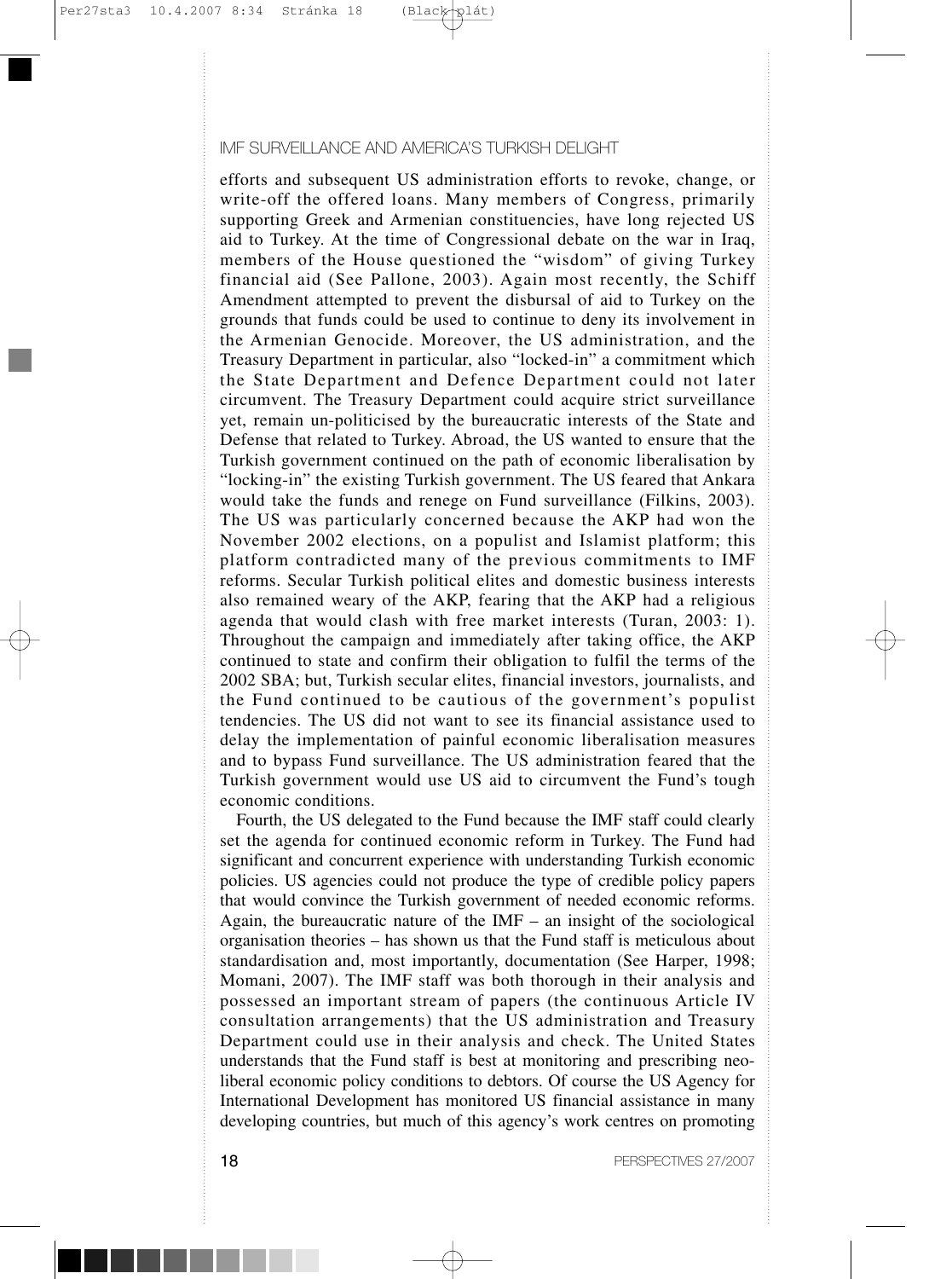trade and investment through project-lending. USAID is less capable than the Fund in monitoring such things as exchange rates, government spending, and financial sector reforms. The US could depend on the Fund to firmly set goals and objectives for the Turkish government. The international community also approved of the Fund's economic prescriptions for Turkey by accepting the initial agreement at the economically representative Executive Board. The existing 2002 SBA loan agreement was a common ideal point already accepted by the Executive Board.

Here the insights of sociological organisation theories are useful for understanding why the IMF, in particular, is effective at ensuring credibility and setting Turkey's economic agenda. The IMF staff, in Barnett and Finnemore's (2004) terms, is "an authority" because they have the expertise and training in macroeconomic policy-making. They are also "in authority" because they can determine Turkey's future access to commercial loans – the "good housekeeping" seal affect of good Fund relations. The United States is more comfortable with delegating loan monitoring to the IMF because the IMF staff is made up of professional economists committed to economic liberalisation. Although, a critic of PA models, Karen Atler has noted that agents can be more influenced by "...professional norms than by concerns about Principal preferences, sometimes dying on their sword rather than be seen as caving to political pressure" (2006: 496) – something Axel Dreher has similarly (although less graphically) suggested about the IMF staff (2004: 447) – this is not necessarily a bad thing when it comes to the IMF staff and economic liberalisation. Here the US' "ideal point" is close to the IMF staff and arguably the IMF staff is more stringent than the US in prescribing economic liberalisation. The IMF staff also helps to "lock-in" US economic preferences. This rarely poses a risk or cost to the US; that said, in rare cases where the IMF staff has devised IMF agreements with debtor countries that are seen to be too strict, the US was given the option and ability to intervene and veto the IMF, so that its policies returned to the US' ideal point. This was exemplified in the case of US interference in Egyptian-IMF loan negotiations, when the IMF staff devised agreements that were too strict and therefore, could potentially jeopardize the stability of the pro-US regime (See Momani, 2005a). The United States was then able to usurp the IMF analysis and effectively waterdown the severity of the loan agreements. In the case of economic liberalisation, it serves the US to have the Fund staff stricter in its economic analysis – that the IMF staff is committed to their professional integrity as economists is even better – which, if need be, the US can always usurp using its veto at the Executive Board. It follows then, that the institutional design of the IMF (discussed in the final section) can hold the key to assuaging US fears of "agency slack".

Fifth, the Fund is a highly specialised organisation with valued expertise. The IMF has the expertise and labour power to support investigating and monitoring debtor state policies. It is also to the advantage of the Fund that its staff's policy advice can be deemed as sound and, in many economic and business circles, respected. Compared to US officials, the IMF staff is more likely to be perceived as international civil servants that use economic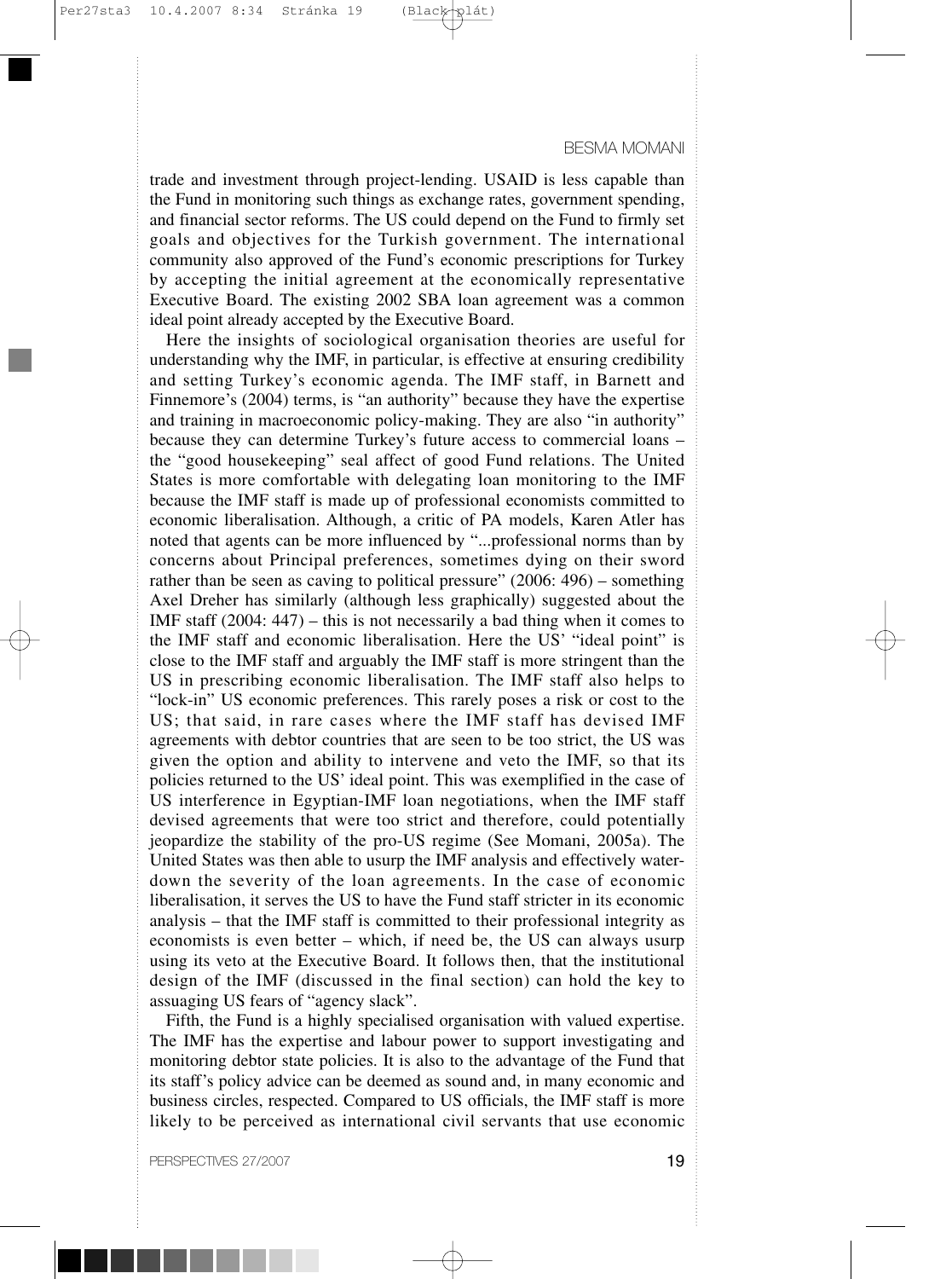evidence to dictate their policy prescriptions rather than political agents. These "econocrats" are often viewed as international bureaucrats above the ugly-business of politicking. This is not to say that IMF staff advice is not viewed by some to be politically harmful, but the key point is that *relative to* US officials and bureaucrats, the Fund staff policy advice is deemed less politicized. At the same time, the Fund staff share similar economic paradigms with the US Treasury and other international aid agencies; this shared worldview is often reflected in the concept of the "Washington Consensus". It also helps that the Fund staff is primarily made up of UStrained economists, despite having diverse multinational backgrounds, who have shared the same technocratic and neoclassical economic training (Momani, 2005b: 167–187). So, the Fund and the US economic paradigm are closely aligned and the US looses little in terms of potential policy slippages when delegating to the IMF.

Sixth, the US wanted to defer the responsibility of monitoring and dictating Turkish economic policy to the IMF, to avoid blame and criticism of undermining Turkey's economic policy-making sovereignty. As Abbott and Snidal suggest: "IFI [international financial institution] restrictions on national autonomy (e.g., on project design or broader economic policies) may not carry the same domestic political implications of dependence and inferiority as would conditions imposed directly by, say, the United States or France" (2005: 18). The US made its offer for financial assistance to Turkey on condition of continued IMF surveillance because the US, politically speaking, could not put or monitor stringent economic conditions on the funds. The potential political quagmire that would have been created between Turkey and the United States, had the latter placed conditions on its loans, was addressed by laundering. The United States laundered its preference for strict economic conditions on its financial assistance to Turkey by using Fund surveillance to its advantage. The Turkish case demonstrates the US perceived utility of delegating tasks to the IMF. While the six aforementioned factors discuss the perceived benefits of delegation, I will now turn to what this means for powerful states, like the United States, as principals and the future use of PA modelling.

As noted earlier, powerful states are likely to delegate less high political issues and more low political issues – in both technical and scientific issue areas. The IMF, like the scientific and environmental IOs rest on technical staff and will therefore see more delegation. That said, powerful states as principals will not delegate authority to IOs to monitor other powerful states (Hawkins et al, 2006). This is perhaps why the US ensured that recent calls for multilateral surveillance of global imbalances, principally involving China, Saudi Arabia, Japan, and the US, would stay out of the IMF staff's hands and in state official-level conversations. Principals will be more comfortable delegating to IOs on issue-areas that affect weak states and less comfortable when delegating to strong states. Institutional design will often entrench this tendency. After all, the IMF uses weighted-voting based on members' liquidity position in the Fund (financial contribution to the IMF overall) and gives the US a veto on many important decisions. If principals cannot secure their ultimate control over the organisation, there are fewer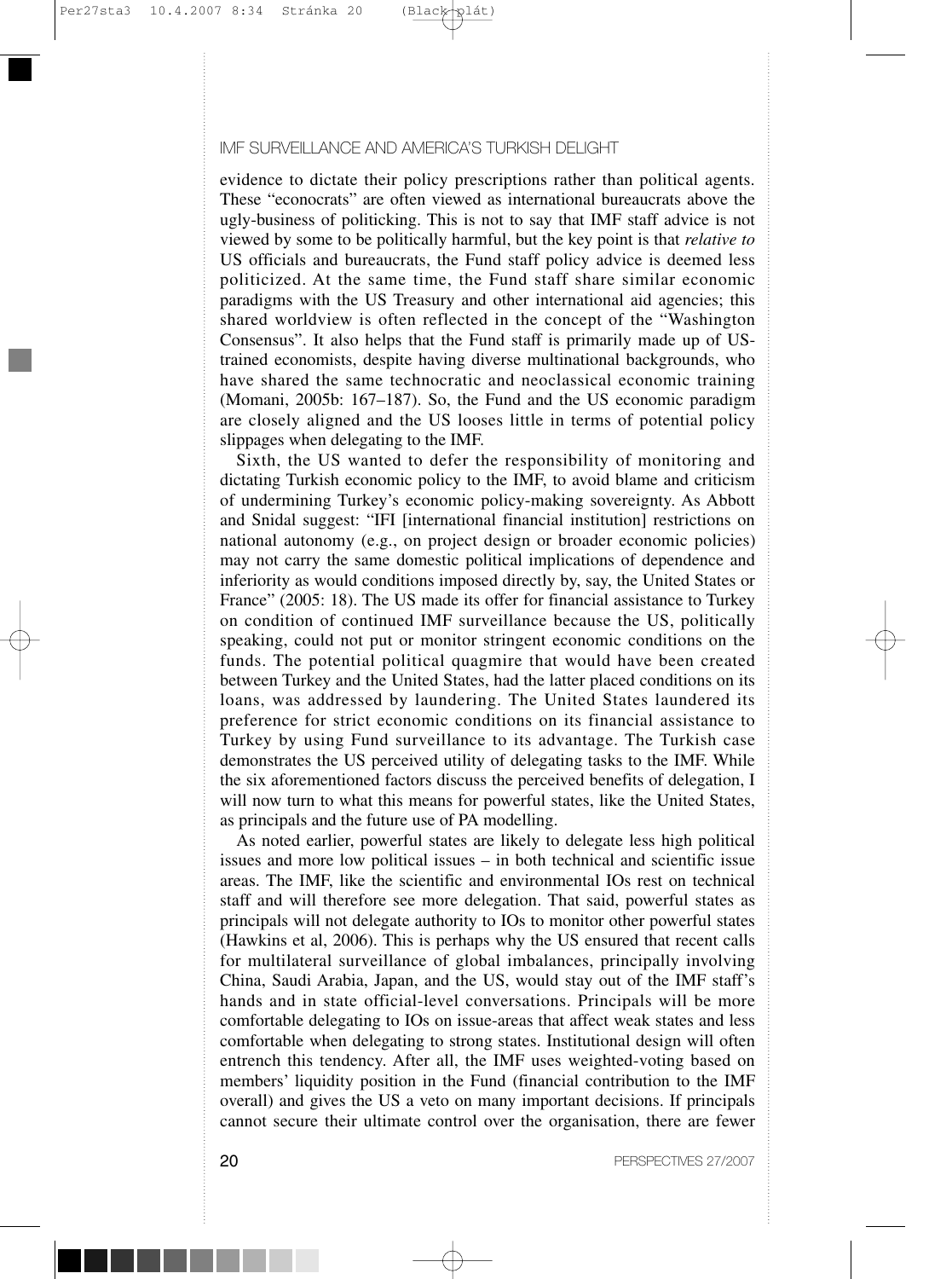chances of delegation and frankly involvement in the organisation. The case of the United States being snubbed by the United Nations is indicative of this potential, which proves IOs to be irrelevant.

Institutional design of IOs will also determine how much authority a powerful state delegates. Egalitarian – like IOs will be used less and even circumscribed by principals – the proliferation of bilateral and regional trade agreements and stalling at the World Trade Organization is perhaps telling of this. This is not the case at the IMF. Indeed, the IMF's institutional design is well – suited to its principal's interests – and on some issue areas the G5 constitutes a "collective principal" (See Copelovitch, 2006). Voting rules are highly tilted in favour of the United States, such that the common ideal point is reflective of US interests. The IMF voting rules have historically ensured that the US retained their veto power, as the largest contributor of Fund liquidity. The Fund staff has "zones of discretion" in which it can design autonomous ideas and policies, but the United States has its say at the end of the process on the Executive Board. The institutional design of the IMF is a mechanism to ensure that the IMF staff does not become overly autonomous and take the IMF in the wrong direction.

#### **CONCLUSION**

The current interest in using PA models, by both proponents and critics, to explain why powerful states delegate to IOs is clearly growing. Like all models, there are limitations to PA assumptions. Some of the criticism has centred on how IOs are bureaucratic entities that have acted in contrast to their principal's bidding, thus creating "dysfunctional behaviours". The tools of the PA critics, namely sociologically-inspired theories, could be used to better understand why IOs are used. Again, what is it about some IOs that make them attractive to principals?

The growing principle-agent literature has provided a valuable tool to understanding why powerful states like the United States benefit from delegating policy monitoring authority to international institutions like the IMF. The case of Turkey and the US, ensuing from the invasion and occupation of Iraq, has demonstrated America's perceived utility of delegating its policy preferences through the Fund. The Fund will continue to play an important role in international affairs and global governance as its mandate to increase country surveillance enlarges. Presumably, we may find America also increasingly resorting to IOs to exercise policy monitoring and surveillance as its international stature continues to diminish. The United States will find it useful to hide behind IOs, like the IMF, which share its policy preferences and paradigms.

#### ENDNOTES

<sup>&</sup>lt;sup>1</sup> In coming to office, Taylor had argued that strong IMF conditions ensured continued Turkish commitment to IMF conditions, See Baker (2001).

<sup>2</sup> Turkey completed the sixth review in December, and two remaining reviews were completed successfully through 2004. The agreement expired on 3 February 2005.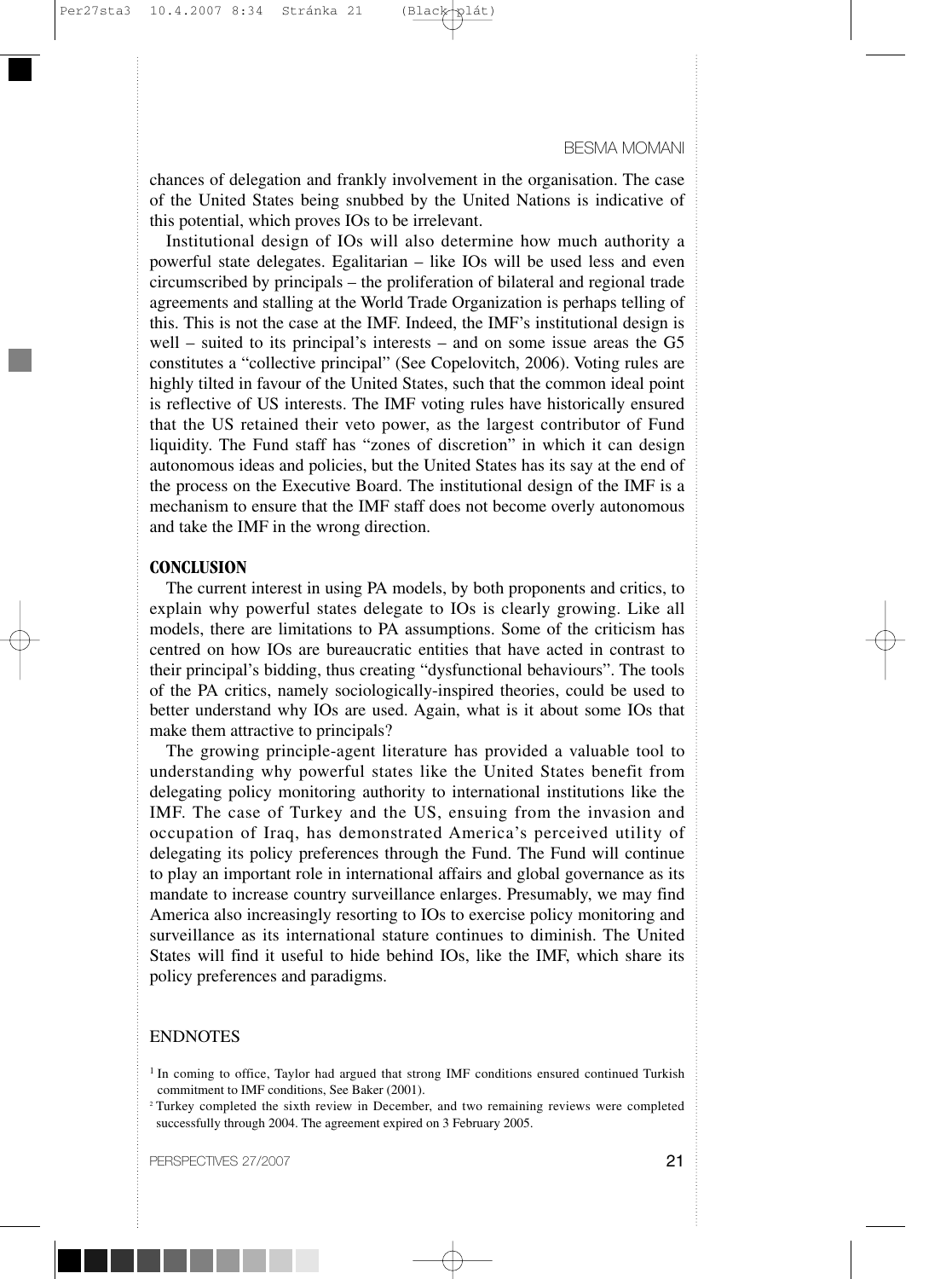#### BIBLIOGRAPHY

- Abbott, K. and Snidal S. (1998), "Why States Act Through Formal International Organizations". *Journal of Conflict Resolution*, Vol. 42, No. 1.
- Alter, K. (2006), "Delegation to International Courts and the Limits of Recontracting Political Power". In: Hawkins, Darren et al. (eds.), *Delegation and Agency in International Organizations*. Cambridge: Cambridge University Press.
- Akyuz, Y. and Boratav K. (2001), "The Making of the Turkish Financial Crisis". *UNCTAD Discussion Papers*, No. 158.
- Baker, G. (2001), "Top economist sworn in as Bush adviser". *Financial Times*, 1 June, **csf.colorado.edu/forums/pkt/2001/msg02040.html**.
- Barnett, M. and Finnemore, M (1999), "The Politics, Power, and Pathologies of International Organizations". *International Organization*, 53 (4).
- … (2004), *Rules for the World: International Organizations in Global Politics*. Ithaca: Cornell University Press.
- Boucher, R. (2003), *US Department of State daily press briefing on 20 February*, **www.state.gov/r/pa/prs/dpb/2003/17843.htm**.
- Broz, L. and Hawes, M. (2006), "U.S. Domestic Politics and International Monetary Fund Policy". In: Hawkins, Darren et al. (eds.), *Delegation and Agency in International Organizations*. Cambridge: Cambridge University Press.
- Cooper, A. and Momani, B. (2005), "Negotiating out of Argentina's Financial Crisis: Segmenting the International Creditors". *New Political Economy*, Vol. 10, No. 3, pp. 305–320.
- Copelovitch, Mark (2006), "Master or Servant? Agency Slack and the Politics of IMF Lending". Paper presented to the 2006 Annual Meeting of the American Political Science Association.
- Dawson, T. (2003), "Transcript of a Press Briefing by Thomas C. Dawson". *International Monetary Fund*, 4 March, **www.imf.org/external/np/tr/2003/tr030304.htm**.
- Dreher, A. (2004), "A Public Choice Perspective of IMF and World Bank Lending and Conditionality". *Public Choice*, 119: 445–464.
- Eichengreen, B. (2001), "Crisis Prevention and Management: Any New Lessons from Argentina and Turkey?". *Background paper for the World Bank's Global Development Finance 2002*, **emlab.berkeley.edu/users/eichengr/policy/crisis101901.pdf**.
- Ekinci, N. and Erturk, K. (2004), "Turkish Currency Crisis of 2000–1". *Revisited, CEPA. Working Paper Series, No. 2004–01*, **www.newschool.edu/cepa/publications/workingpapers/archive/ cepa200401.pdf**.
- Entous, A. (2003), "U.S. Clears Way for USD 8.5 Billion in Loans to Turkey". *Reuters*, 9 September, **www.washingtonpost.com/wp-dyn/articles/A48798-2003Sep9.html**.
- Epstein, D. and O'Halloran, S. (1999), *Delegating Powers: A Transaction Cost Politics Approach to Policy Making under Separate Powers*. Cambridge: Cambridge University Press.
- Erickson, E. (2004) "Turkey as Regional Hegemon 2014: Strategic Implications for the United States". *Turkish Studies*, Vol. 5, No. 3 (Autumn), pp. 25–45.
- Feldstein, M. (1998), "Refocusing the IMF". *Foreign Affairs*, Vol. 77, No. 2, pp. 21–22.
- Filkins, D. (2003), "Threats and Responses: Ankara; Turkish Deputies Refuse to Accept American Troops". *New York Times*, March 2, section 1.
- Friedman, A. and Crampton, T. (2003), "USD 4 billion offer to Turkey". *International Herald Tribune*, 27 January.
- Goldstein, J. et al. (2001), "Introduction: Legalization and World Politics". *International Organization*, Vol. 54, No. 4, pp. 385–399.
- Gould, Erica (2003), "Money Talks: Supplementary Financiers and International Monetary Fund Conditionality". *International Organization*, Vol. 57, No. 3, pp. 551–586.
- Graham, B. (2002), "US discusses Aid for Turkey to Defray Costs of an Iraq War". *Washington Post*, 19 November, p. A20.
- Grossman, M. (2003), *Interview by Turkish TV and Radio*, Washington, DC, 23 January, **www.state.gov/p/16927.htm**.
- Gruber, L. (2000), *Ruling the World: Power Politics and the Rise of Supranational Institutions*. Princeton: Princeton University Press.
- Gul, A. (2003), "IMF board hopes to meet on Turkey in first half of April". *TDN*, *12* March, **www.turkishdailynews.com/old\_editions/03\_12\_03/econ.htm#e1**.
- Gwin, C. (1994), *U.S. Relations with the World Bank 1945–92*. Washington, DC: Brookings Institution Press.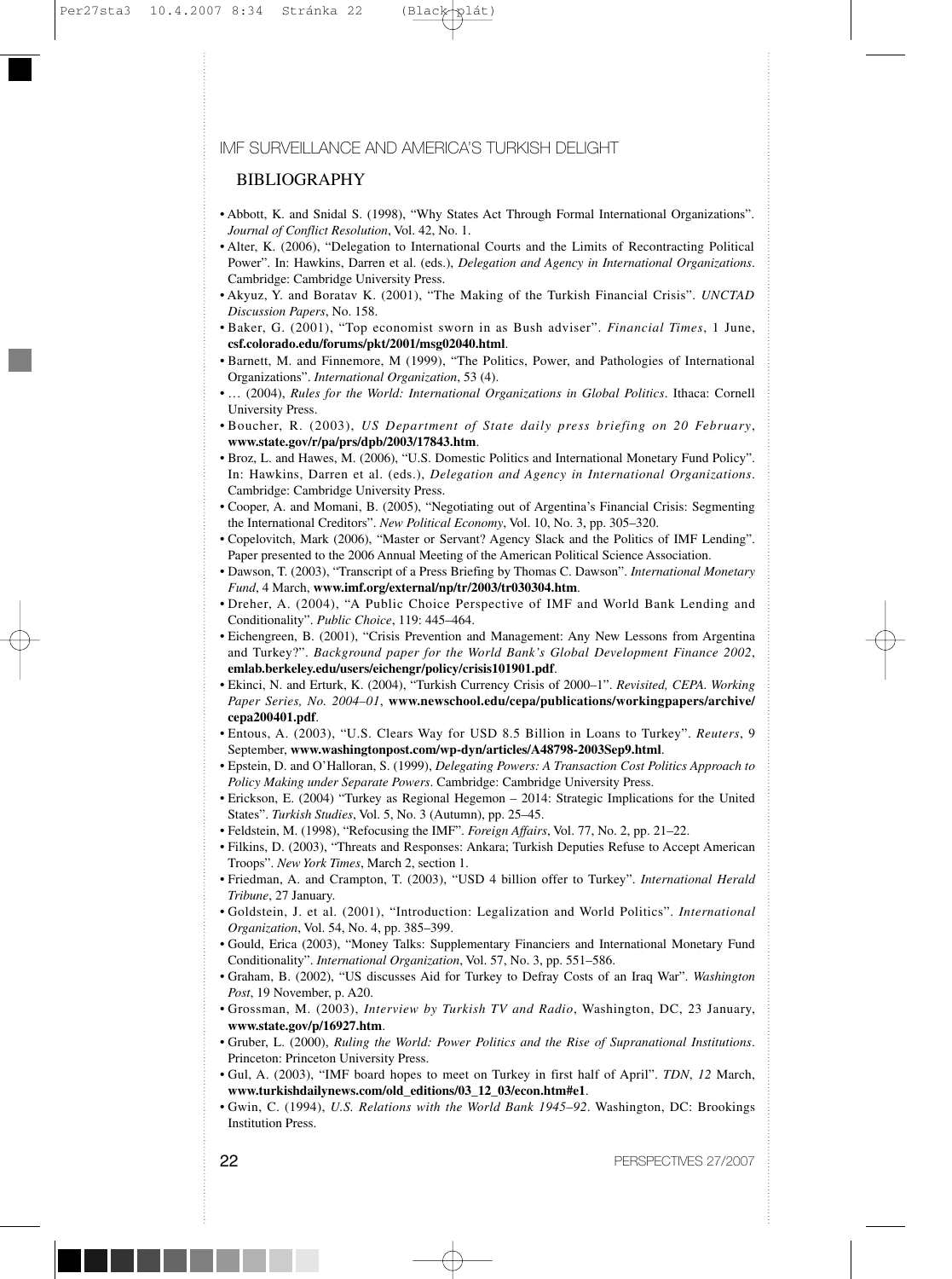- Harper, R. (1998), *Inside the IMF: An Ethnography of Documents, Technology and Organizational Action*. San Diego: Academic Press.
- Hawkins, Darren et al. (2003), "Delegation under Anarchy: States, International Organizations, and Principal-Agent Theory". *Paper presented to the Harvard/UCSD Meeting on Delegation to International Organizations (19–20 September 2003), San Diego, California.*
- *•* Hawkins, Darren et al. (2006), "States, International Organizations, and Principal-Agent Theory". In: Hawkins, Darren et al. (eds.), *Delegation and Agency in International Organizations*. Cambridge: Cambridge University Press.
- Hayter, Teresa (1971), *Aid as Imperialism*. Baltimore: Penguin Books.
- IMF (1999), External *Evaluation of IMF Surveillance: Report by a Group of Independent Experts*. Washington, DC: International Monetary Fund.
- … (2000), *About the IMF.* International Monetary Fund, 28 March, **www.imf.org/external/ about.htm**.
- … (2002), "Turkey Negotiations Back on Track". *IMF Survey*, 16 December, p. 392.
- … (2003), "IMF Mission Ends Visit to Turkey". 10 March, **www.imf.org/external/np/sec/ pr/2003/pr0332.htm**.
- Kahler, M. (2000), "Conclusion: The Causes and Consequences of Legalization". *International Organization*, Vol. 54, No. 4, pp. 661–683.
- Kreuger, A. (2003), "IMF First Deputy Managing Director Anne Krueger Concludes Visit to Turkey". *IMF Press Release*, No. 03/05, 16 January, **www.imf.org/external/np/sec/pr/2003/ pr0305.htm**.
- Kahler, M. (1990), "The United States and the International Monetary Fund: Declining Influence or Declining Interest?". In: Karns, Margaret, P. and Mingot, Karen A. (eds.), *The United States and Multilateral Institutions: Patterns of Changing Instrumentality and Influence*. London: Routledge.
- Masson M. and Mussa, M. (1995), "The Role of the IMF: Financing and Its Interactions with Adjustment and Surveillance". *IMF Pamphlet Series*, No. 50. Washington, DC: IMF.
- Milner, Helen V. (2003), "Why Delegate the Allocation of Foreign Aid to Multinational Organizations? Principal-Agent Problems and Multilateralism". *Paper presented to the Harvard/UCSD Meeting on Delegation to International Organizations, San Diego, 19–20 September,* **faculty.wm.edu/mjtier/html/harvard\_ucsd\_agenda.html**.
- Momani, B. (2007), "IMF Staff: Missing Link in Fund Reform Proposals". *Review of International Organizations*, (Forthcoming).
- … (2005a), *IMF-Egyptian Debt Negotiations*. Cairo: American University of Cairo Press.
- … (2005b), "Recruiting and Diversifying IMF Technocrats". *Global Society*, Vol. 19, No. 2.
- … (2004), "American Politicization of the International Monetary Fund". *Review of International Political Economy*, Vol. 1, No. 5, pp. 880–904.
- Nielson, D. et al. (2006), "Bridging the Rationalist-Constructivist Divide: Re-Engineering the Culture of the World Bank". *Journal of International Relations and Development* (June).
- Oatley, T. and Yackee J. (2004), "American interests and IMF lending". *International Politics*, Vol. 41, No. 3, pp. 415–429.
- Pallone, Frank (2003), "Questioning the Wisdom of Huge Economic Aid to Turkey on 27 March 2003". *To the House of Representatives. Congressional Record, 108th Cong.*, p H2456.
- Pauly, L. (1997), *Who Elected the Bankers? Surveillance and Control in the World Economy*. Ithaca: Cornell University Press.
- Payer, Cheryl (1974*), The Debt Trap*. Harmondsworth: Penguin Books.
- Pollack, Mark A. (1997), "Delegation, Agency, and Agenda Setting in the European Union". *International Organization,* Vol. 51, No. 1, pp. 102–104.
- … (2006a), "Delegation and Discretion in the European Union". In: Hawkins, Darren et al. (eds.), *Delegation and Agency in International Organizations*. Cambridge: Cambridge University Press (Forthcoming).
- … (2006b), "Principal-Agent Analysis and International Delegation: Red Herrings, Theoretical Clarifications, and Empirical Disputes". *Paper presented at the "Workshop on Delegating Sovereignty' Duke University, 3–4 March*. Available at: **www.law.duke.edu/publiclaw/ workshop/papers.html**.
- Rapkin, David and Strand, Jonathan (1997), "The United States and Japan in the Bretton Woods Institutions: Sharing or Contesting Leadership?". *International Journal*, Vol. 52, pp. 265–296.
- Selcuk, Faruk (2003), "Turkey: On the Road Again". *Turkish Industrialists' and Businessmen Association*, **tusiad.us.**
- **•** Snow, J. (2003), "United States Turkey Financial Agreement Statement by United States Treasury